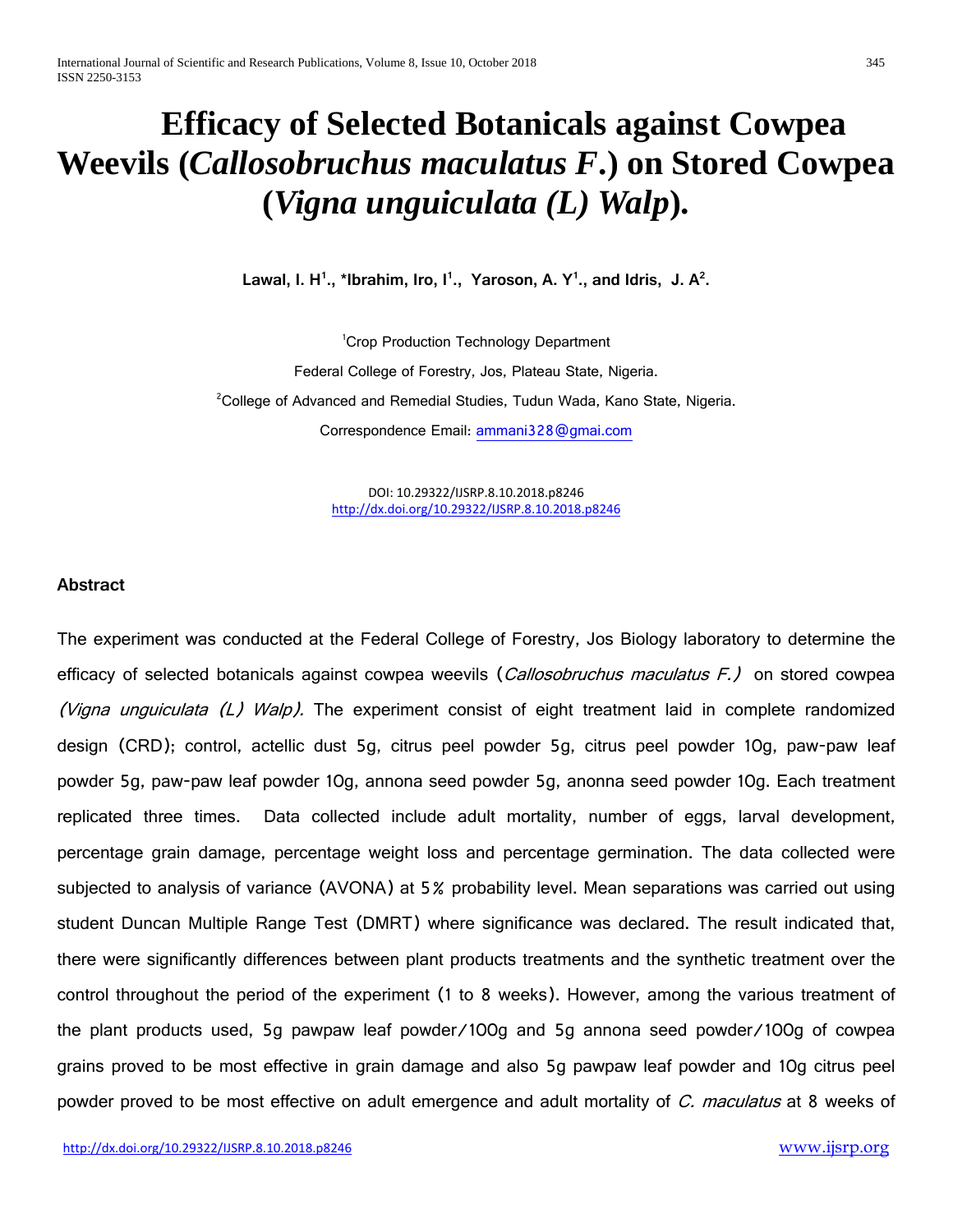the storage. However, 5g actellic dust was the most effective in controlling grain damage while 5g pawpaw leaf powder and 5g annona seed powder proved to be most effective in controlling grain damage among the natural botanicals, adult mortality and number of eggs laid by C. maculatus on the stored grains. Finally, the result of the study showed that, plant products tested at different concentrations displayed some potentials as food poison, repellants, antifidant and contact poison. The result clearly indicated the potential values of using plants extracts as complimentary to chemicals pesticides in controlling C. maculatus on cowpea grains.

**KEYWORDS:** Cowpea, Botanicals, Stored Weevils, Callosobruchus maculatus, Vigna unguiculata.

# **Introduction**

Cowpea (*Vigna unguiculata L. Walp*) is an important grain (food) legume of significant economic importance worldwide. It is the most important indigenous legume in the dry savannah of the tropics covering 12.5million hectares with annual production of about 3.million tons (FAO, 2005). Nigeria is one of the world's largest producer of cowpea with an average production of 2.92million tons followed by Niger with 1.10million tons (FAO, 2012). With about 22-26% protein, cowpea constitutes a major source of protein for resource poor rural and urban people (Singh et al., 2002). The crop can be used at all stages of growth for several purposes.

The primary insect causing losses to stored cowpeas in West Africa is the cowpea weevil, (Callosobruchus maculates). Infestation begins in the field at low level. The infestation which start in the field causes damage that ranges from rendering cowpea unsuitable for consumption to reduced viability and as population build up, great loses can be recorded (Ibrahim and Garba, 2011). The seeds lose 30% of their weight (Udo, 2011). After the crop is placed in storage, the insect population continues to grow until the cowpea is completely damaged (Joana and Daniel, 2010). Once infestation of pest (C. maculatus) is established in stored cowpea, farmers generally resort to application of synthetic insecticide otherwise loss of the entire stored product is inevitable (Mohammad et al., 2013). Unfortunately, most farmers in the tropics are resource-poor and cannot afford the use of synthetic pesticides (Emmanuel, 2013). Synthetic insecticides are costly, toxic to humans, low biodegradability and consequently when used excessively may be harmful to the environment (Sharah and Ali 2008). Increasing cost of synthetic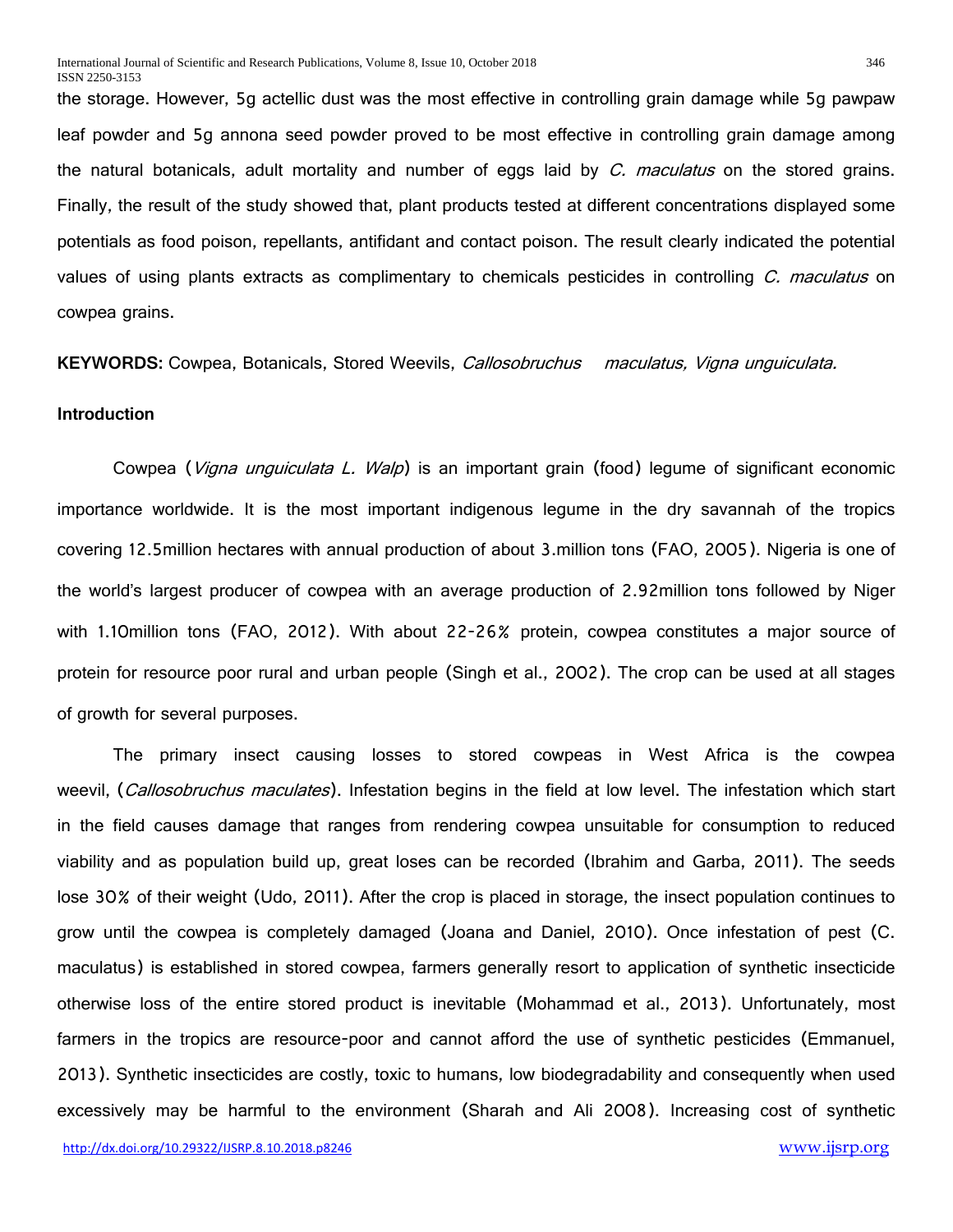insecticide and dwindling farmers' income in face of ever decreasing value of national currencies have made these insecticides too expensive for the ordinary farmers. All these have called for an alternative to these synthetic products (Mohammad et al., 2013). There are considerable literatures that indicates that the use of some plant extracts are promising alternative control measures to synthetic chemicals (Schmutterer, 1990).

Results show that insecticides are the most effective control measures against pests and majority of the farmers rely heavily on the use of synthetic insecticides in the management of their cowpea pests. Hence the need for an alternative control measure that exclude or minimise the use of synthetic insecticides in the management of cowpea pests. It is an established fact that peasant farmers all over the world use plant materials for storage of their excess harvest as protactants against pest infestation (Mohammad et al., 2013). The past three decades have witnessed reawakening in research efforts to ascertain the effectiveness of these plant products. Available literature shows over 66 plants from 30 families have been subjected to laboratory test for their effects on different store and field (Mohammad et al., 2013). The broad objective of this study therefore is to investigate the Efficacy of selected botanicals against cowpea weevils (*Callosobruchus maculatus F.)* on stored cowpea *(Vigna unguiculata (L) Walp).* 

# **MATERIALS AND METHODS**

| Table 1: Botanicals and its common and scientific name |
|--------------------------------------------------------|
|--------------------------------------------------------|

| S/N            | <b>Botanicals</b> | Common       | <b>Scientific Names</b> | <b>Plant Part Used</b> |
|----------------|-------------------|--------------|-------------------------|------------------------|
|                |                   | <b>Names</b> |                         |                        |
|                | Anona seed        | Chup-chup    | Anona muricata          | <b>Fruit Seed</b>      |
|                | powder            |              |                         |                        |
| $\overline{c}$ | Pawpaw leaf       | pawpaw       | Carica papaya           | Leaf                   |
|                | powder            |              |                         |                        |
| 3.             | Citrus peel       | Sweet orange | Citrus sinensis         | <b>Fruit Bark</b>      |
|                | powder            |              |                         |                        |

Source: Dick Gross, 2003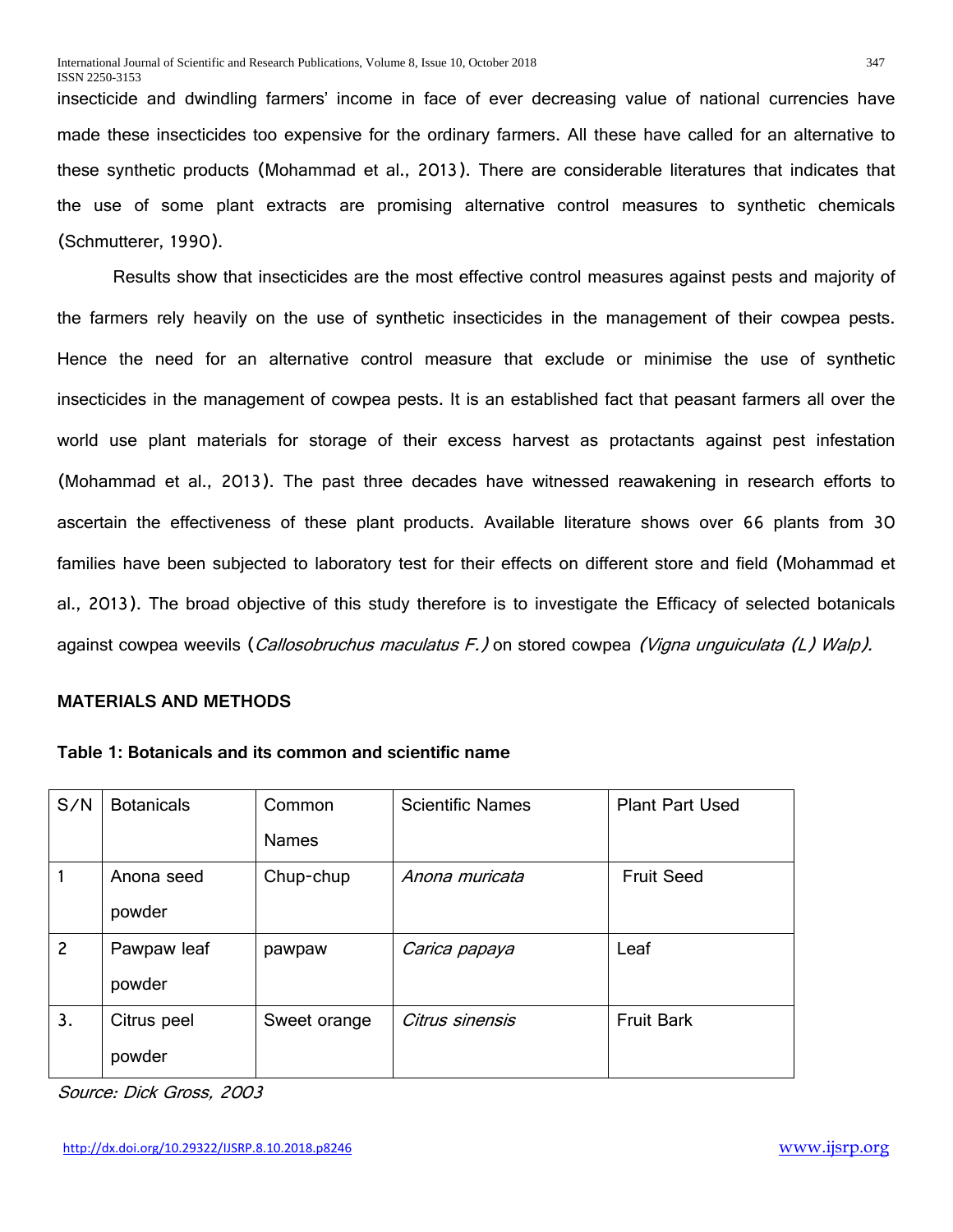# **Types of Materials**

Translucent Bama bottles measuring 16cm and 8cm in diameter were acquired and used as experimental containers. 100g of cowpea grain (variety TAR 48) was measured and transfered separately into each of the translucent Bama containers with each contain 5g of actelllic dust, 5g and 10g of citrus peel powder, 5g and 10g paw-paw leaf powder, and also 5g and 10g annona seed powder. Ten pairs of  $C$ . maculatus were introduced in each of the containers including the treated and non-treated control treatments. The experimental containers together with the treated grains and insects were covered with a piece of white cloth and tightened with firm rubber band. The whole setup were kept in the laboratory and maintained at ambient temperature and relative humidity.

# **Sources and Rearing of the Experimental Insects**

Initial culture of cowpea weevil *C. maculatus* was obtain from infested cowpea grains from Laranto Market, Jos and maintained at ambient temperature and relative humidity as stated above. The insect were allowed to massively reproduce in the laboratory. Fresh and uninfected cowpea grains (variety TAR 48) were purchased from Plateau Agricultural development pogramme (PADP) cleaned and disinfected, new insect culture were set up by transferring cowpea grains that was purchased from PADP and transfered into earthen pot. 500 unsex adult *C maculatus* were released into the earthen pot containing 500g of clean, fresh and uninfected cowpea grains. The pot was covered with a small piece of white cloth and secure firmly with rubber band. This will be incubated at ambient temperature and relative humidity of 28.20 $\mathrm{^oC}$  to 32.20<sup>o</sup>C and 55% to 75%, respectively with alternative light-dark cycle of 12hrs for about 2 weeks. After 2 weeks, the original adult (C. maculatus) were removed from the earthen pot by sieving and discarding while the newly emerged experimental insects were kept in separate containers until when needed.

# **Collection and Preparation of Plant Materials**

**Collection:** Citrus peel, paw-paw leaf, annona seed and actellic dust were collected in the Plant Nursery of Federal College of Forestry, Jos.

**Preparation:** Citrus peel, paw-paw leaf, annona seed were dried under room temperature of about 28<sup>°</sup>C- $32^{\circ}$ C and grind with mortar and pestle. After grinding it was passed through a mesh size of about 600um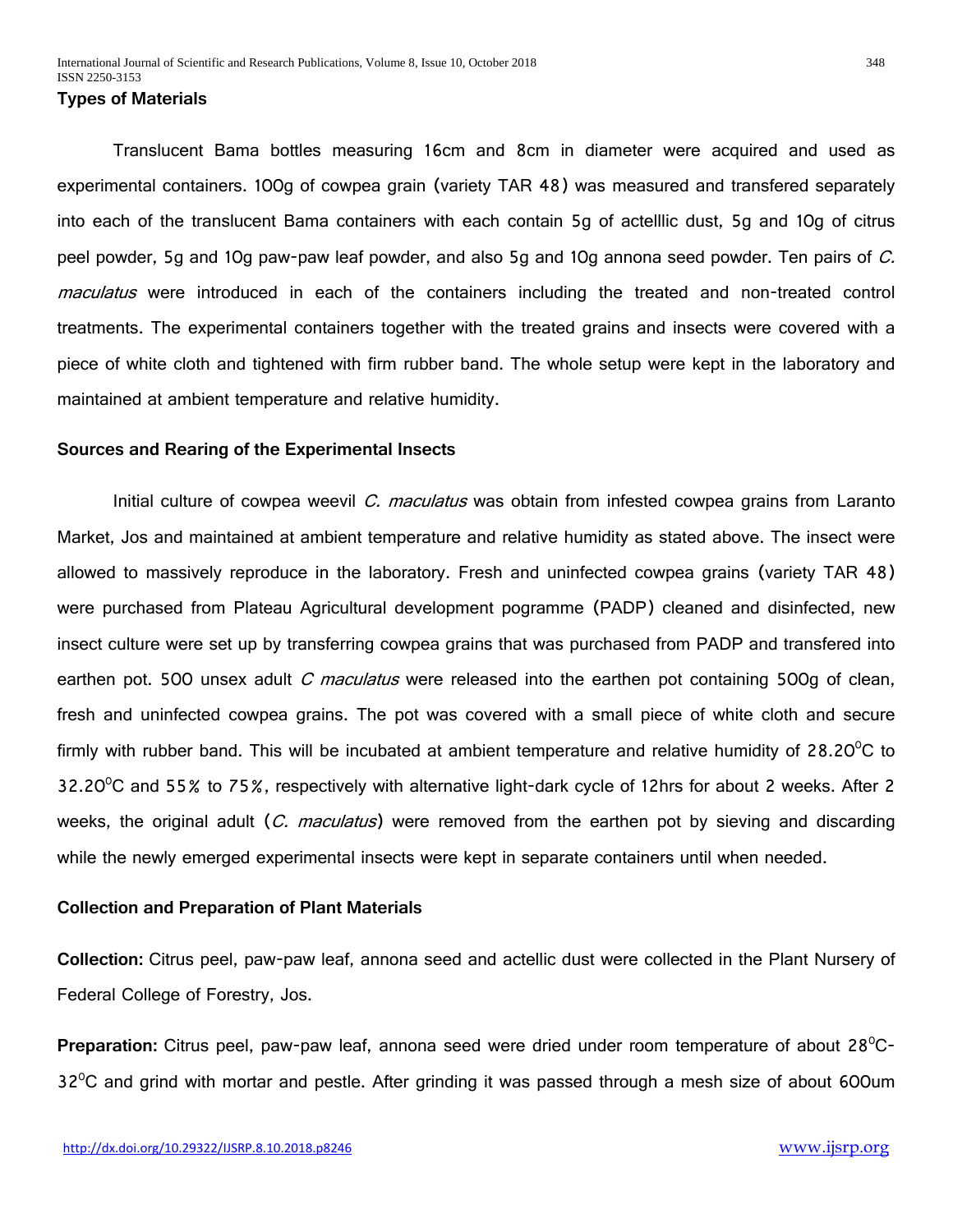to obtain fine powder of the product as described by Asawalan and Arukwe (2004). The fine powder of each of the plant was kept separately in a container until when needed.

#### **Experimental Design**

Completely randomized designed (CRD) was used in the experiment. There were eight treatments in the experiment namely: control, actellic dust 5g, citrus peel powder 5g, citrus peel powder 10g, paw-paw leaf powder 5g, paw-paw leaf powder 10g, annona seed powder 5g, anonna seed powder 10g. Each treatment will be replicated three times

# **Data Collection**

Data to be collected includes; adult mortality, number of eggs, larval development, percentage grain damage, percentage weight loss and percentage germination.

**Adult Mortality:** Data on adult morality was obtained by counting the number of dead weevil in the translucent plastic cup after application of treatment. The data was recorded on weekly basis for a period of about 8 weeks as recommended by (Aswallam and Arukwe, 2004; Jembere *et al.,* 1995).

**Number of Eggs:** Data on number eggs was obtained by counting the number of eggs laid on the stored cowpea grains using magnifying hand lens as recommended by (Jembere *et al.,* 1995).

**Larval Count:** Data on larval count was obtained by counting the number of larvae that emerged in each translucent container after application of treatment using a hair of camel brush as recommended by Jembere *et al.*, (1995).

**Percentage Grain Damage:** Percentage grain damage was assessed by randomly selecting 10 cowpea seeds from each translucent container and count the number of holes of attack embryo from each translucent plastic cup. The percentage damage can be calculated using this formula recommended by Adedire and Ajayi (1996).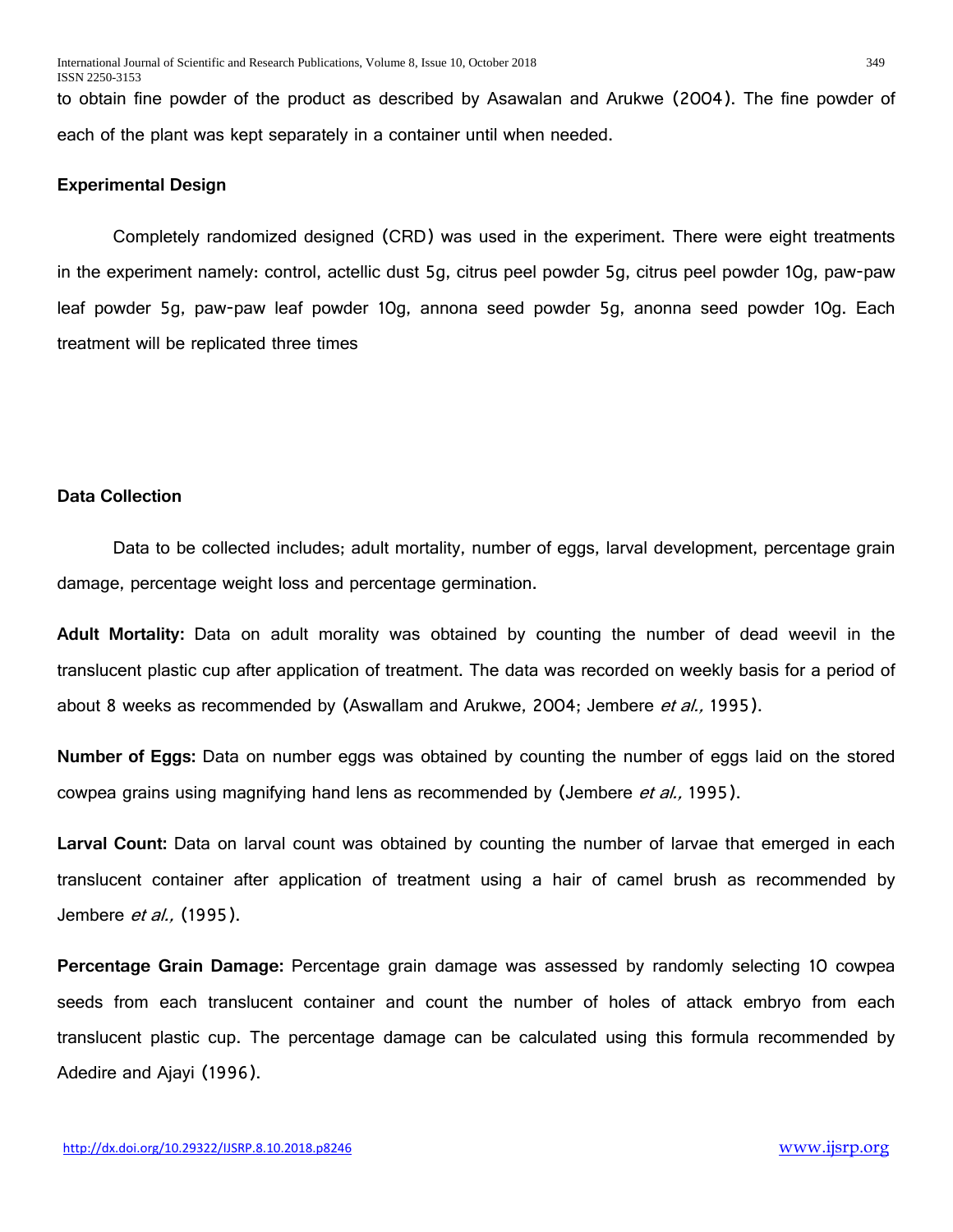Percentage Grain Damage = G1 X 100

 $G<sub>2</sub>$ 

Where, G1 = Number of grain with hole or attacked embryo

G2= Total number of the randomly selected cowpea grains

**Percentage Weight Loss:** Data on percentage weight loss can be obtain using this formula recommended by Yusuf and Ahmed, 2005) as show below.

Percentage weight loss =  $P-Q$  X 100 P

Where: P= Initial weight of the grain

 $Q =$  Final weight of the grain

**Percentage Germination:** The effect of treatment, storage duration and their interaction on seed viability, will be calculate by selecting (10) seeds from each container. The ten (10) was place separately in clean petri dish contain moist filter paper. Thereafter, the Petri dish together with the seeds were covered and daily germination count was recorded and computed appropriately. Final percentage germination calculated using the formula recommended by Haines (1991).

Viability index  $(X) = N G X 100$ T G

Where: NG = Number of seed that germinate

TG= Total number of test seeds.

**Data Analysis:** The data collected was subjected to analysis of variance (AVONA) to determine the Efficacy of Some Selected Botanicals Against Cowpea Weevils (*Callosobruchus maculatus F.)* on Stored Cowpea (Vigna unguiculata (L) Walp), at 5% probability level. Mean separations was carried out using student Duncan Multiple Range Test (DMRT) where significance was declared.

# **RESULTS AND DISCUSSIONS**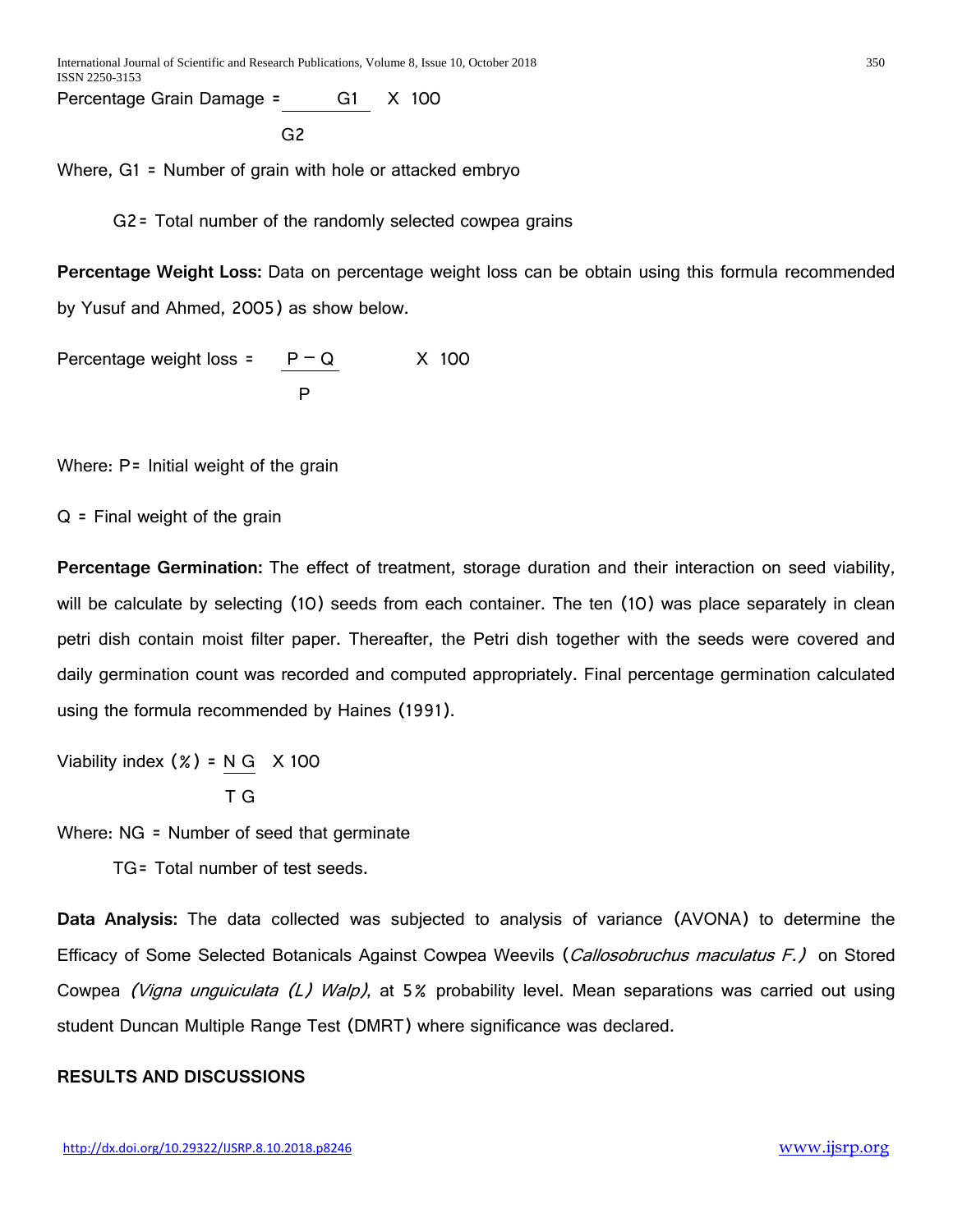Table 2 shows the adult mortality from  $1 - 8$  weeks of storage. When efficacy of plant products were compared and evaluated at 1 week after application of treatment, the result indicates that there was no significant difference between the treatments although high adult mortality of (3.33<sup>a</sup>) was recorded in 10g Anona seed powder and 10g pawpaw leaf powder respectively, followed by 10g citrus peel powder (2.66a), then 5g Actellic dust (2.00a), 5g Anona seed powder and 5g Pawpaw leaf powder has an adult mortality of 1.66a respectively, while the lowest adult mortality (0.00<sup>a</sup>) was recorded in the control. At 2weeks after treatment, significant difference was observed. The lowest adult mortality was obtained in 5g citrus peel powder (2.66a) followed by 5g annona seed powder (3.33ab), 5g actellic dust and 5g annona seed powder (3.66a), 10g citrus peel powder (4.00ab), 10g annona seed powder and 10g pawpaw leaf powder (5.66a) . Significant difference was declared of adult mortality at 3weeks after treatment. The highest recorded for 10g Pawpaw leaf powder (8.33<sup>ab</sup>), 7.33ab for 5g Actellic dust, 6.33b for 5g Pawpaw leaf powder, 6.00 for 5g Anona seed powder, 10g Anona seed powder and 5g citrus peel powder respectively. 10g citrus peel powder has 4.33a and the least was the control with 3.66.

Adult mortality was found to be significant at 4 weeks of treatment even though all the treatments shows mean mortality of 10.00 with the exception of 5g Anona seed powder (9.00) and the control. At 5 weeks of treatment, same adult mortality (10.00) was recorded in all the plant products and the synthetic treatments also showing marked significance. At 6weeks, 5g pawpaw of powder was significantly less effective than the remaining treatments the highest adult mortality was recorded on 10g annona seed powder (27.33b) while 5g pawpaw leaf powder found to be less effective with the lowest number of adult mortality (10.00c) recorded from the treatment. The result showed that all plant materials tested had varying insecticidal activities at 7 weeks after application of treatment, 5g actellic dust (15.66ab), 10g citrus peel powder (15.00d), followed by 5g citrus peel (17.00c), 5g pawpaw leaf powder (18.00d), 10g pawpaw leaf powder (27.00c) 5g annona seed powder (30.66d) and 10g annona seed powder (42.00c). At 8 weeks after application of treatment, the number of adult mortality ranged from (59.33e) in 5g annona seed powder, (59.33d) in 10g annona seed powder to (23.00b) in 5g actellic dust significantly higher mortality were recorded in 5g annona seed powder, 10g annona seed powder, 10g pawpaw leaf powder, 10g citrus peel powder, 5g pawpaw leaf powder, and 5g actellic dust.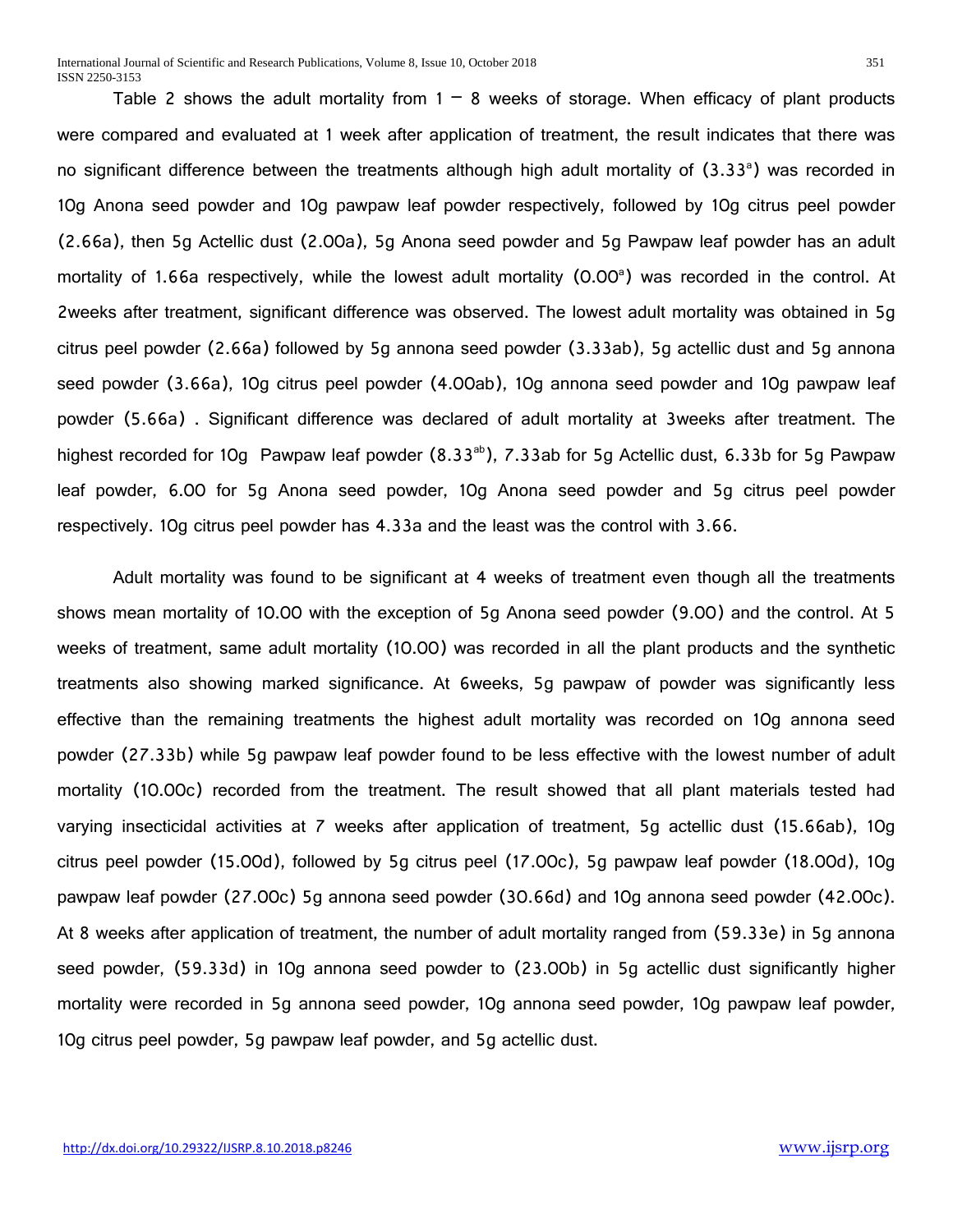# **Table 2: Effect of plant products and synthetic treatment on Adult mortality**

# **ADULT MORTALITY Treatment 1st wk 2nd wk 3rd wk 4th wk 5th Wk 6th Wk 7th Wk 8th Wk** Control 0.00a 0.66<sup>a</sup> 3.66<sup>b</sup> 9.00c 10.00c 11.00c 15.33<sup>d</sup> 19.00e 5g Actellic dust  $2.00^a$   $3.66^a$   $7.33^{ab}$   $10.00^{ab}$   $10.00^{ab}$   $10.33^{ab}$   $15.66^{ab}$   $23.00^b$ 5g Anona seed powder  $1.66^a$   $3.33^{ab}$   $6.00^{ab}$   $9.00b^c$   $10.00b^c$   $13.66^c$   $30.55^d$   $59.33^e$ 10g Anona seed powder  $3.33^a$  4.33<sup>a</sup> 6.00<sup>ab</sup> 10.00<sup>a</sup> 10.00<sup>a</sup> 27.33<sup>b</sup> 42.00<sup>c</sup> 59.33<sup>d</sup> 5g citrus peel powder  $1.33^{\circ}$   $2.66^{\circ}$   $6.00^{\circ}$   $10.00^{\circ}$   $10.00^{\circ}$   $11.66^{\circ}$   $17.00^{\circ}$   $34.66^{\circ}$ 10g citrus peel powder  $2.66^a$  4.00<sup>ab</sup> 4.33<sup>a</sup> 10.00<sup>c</sup> 10.00<sup>c</sup> 11.00<sup>c</sup> 15.00<sup>d</sup> 32.33<sup>e</sup> 5g Pawpaw leaf powder  $1.66^a$   $3.66^a$   $6.33^b$   $10.00^c$   $10.00^c$   $10.00^c$   $18.00^d$   $28.66^e$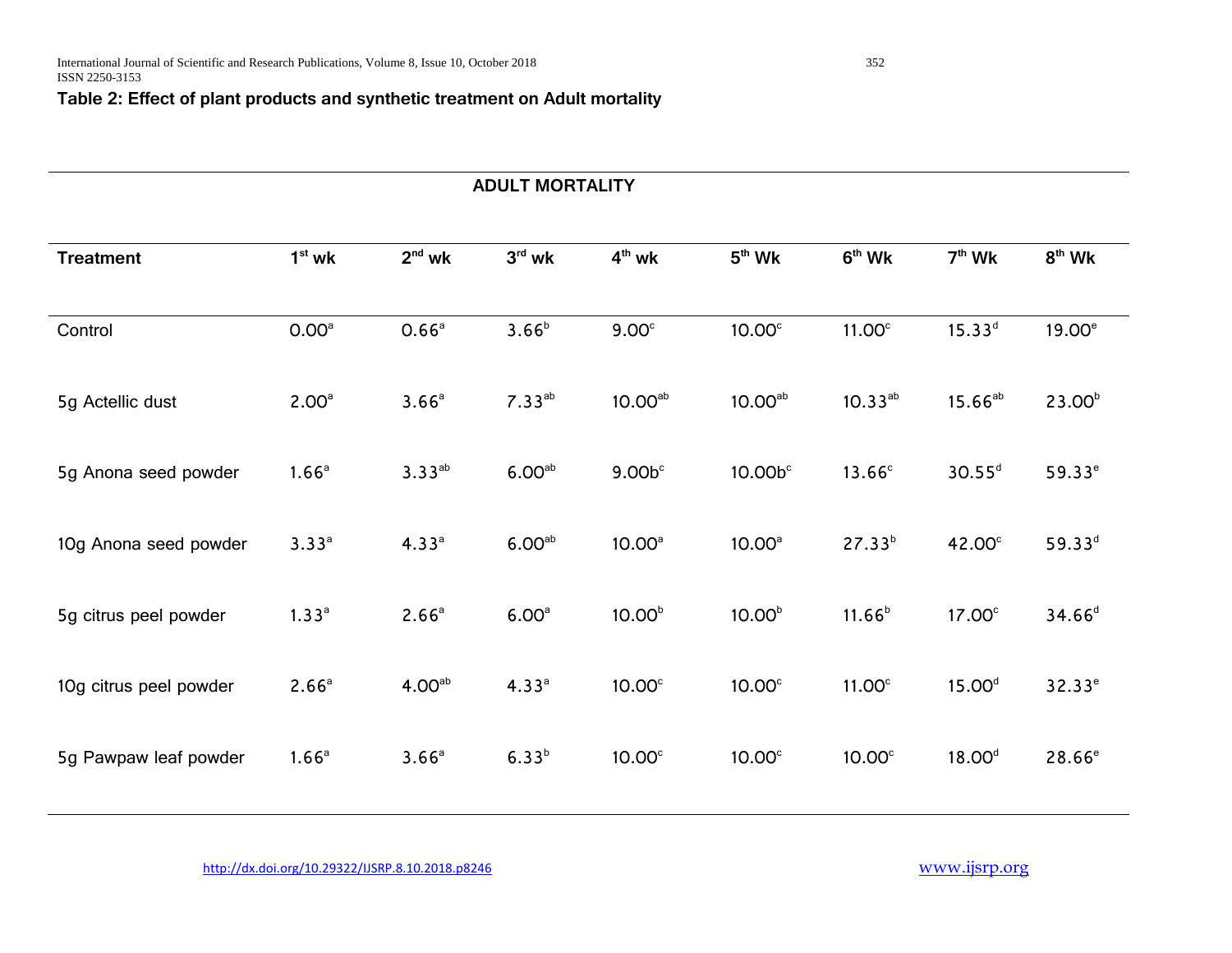| International Journal of Scientific and Research Publications, Volume 8, Issue 10, October 2018<br>ISSN 2250-3153 |            |                   |             |                     |                          | 353         |               |                    |
|-------------------------------------------------------------------------------------------------------------------|------------|-------------------|-------------|---------------------|--------------------------|-------------|---------------|--------------------|
| 10g Pawpaw leaf powder                                                                                            | $3.33^{a}$ | 5.66 <sup>a</sup> | $8.33^{ab}$ | 10.00 <sup>ab</sup> | 10.00 <sup>ab</sup>      | $15.33^{b}$ | $27.00^\circ$ | 39.00 <sup>d</sup> |
|                                                                                                                   |            |                   |             |                     |                          |             |               |                    |
| LS                                                                                                                | <b>NS</b>  | X                 | X           | X                   | $\mathsf{X}$             | X           | X             | X                  |
|                                                                                                                   |            |                   |             |                     |                          |             |               |                    |
| .<br>.                                                                                                            |            |                   |             | .                   | $\overline{\phantom{a}}$ |             | -------       |                    |

Means within a column followed by the same letters are not significantly difference (P = 0.05%) using Duncan Multiple Range Test.

x = Level of significant at 0.05% level of probability

LS = level of significant

NS = Not significant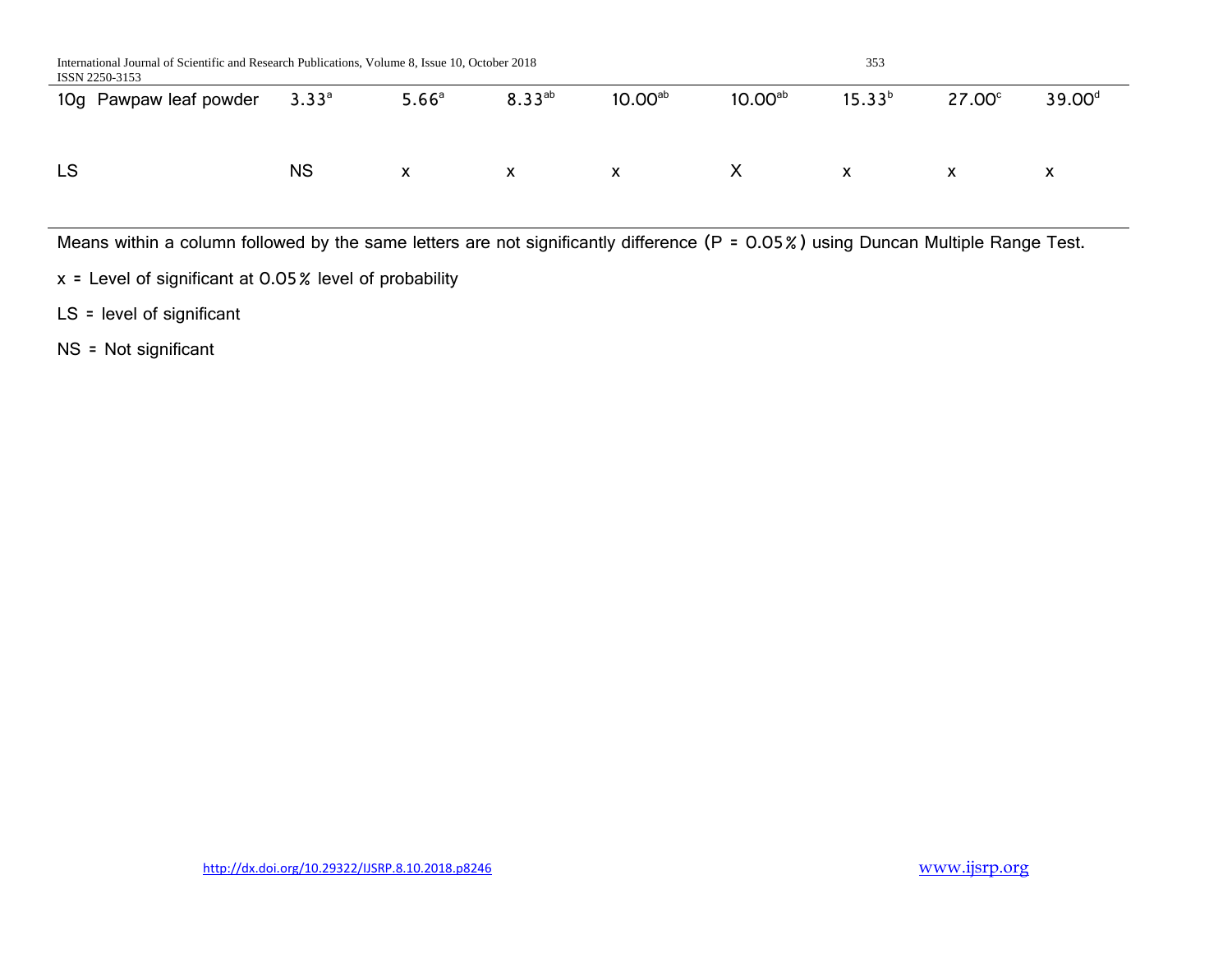Summary of the study showed that the application of 5g and 10g annona seed powder/100g cowpea grain was found to be more effective than all other plant products. This result was in conformity with the findings of Rajapakse *et al.*, (1998), which showed that there was significant reduction in adult mortality of C. maculatus when treated with annona seed powder. Similarly, Moussa, (2001) indicated that the flora of savannah consist of plant species that possesses insecticidal properties and plant product treatment acted either as stomach or contact poison or both because they were all found to be effective in suppressing the growth of the bruchids. Annona seed powder proved to be most effective in controlling of C. maculatus because it provided good protection to cowpea grain against damage and loss on the grain weight (Seneinyak et al., 1998). Malungu et al., (2007) also reported that the use of plant powders has been reported to produce higher death of insects because of physical barrier with the tendency of blocking the spiracles of the insects, thus impairing respiration leading to death of the insects. Although, annona seed powder have not been used frequently by our farmers in controlling C. maculatus, the high mortality rate exhibited under the current investigation indicates the possibility of success in control of storage insects (Bamaiyi et al., 2007).

#### **Effect of plant product and synthetic treatment on Larva development**

Table 3 shows the number of eggs laid from 1-8 weeks of storage. The data shows that all the tested different concentrations (5g and 10g) of various plants product were significantly better than the control treatment throughout the period of observations (1 to 8 week after treatment). However, when efficacy of plants product were compared and evaluated at 1 week after application of treatment, high number of eggs (10.00c) was recorded in 5g citrus peel powder while the lowest number of eggs (0.66a) 5g pawpaw leaf powder (1.00a) 10g, pawpaw leaf powder (1.66a) 5g annona seed powder (2.66a), 10g citrus peel powder (7.33a), and 5g citrus peel powder (10.00a) respectively. Similarly when plant products and synthetic treatment were compared and evaluated at 2 weeks after treatment application, the lowest number of eggs was obtained I 10g annona seed powder (5.00b), followed by 5g pawpaw leaf powder (8.66a) 10g pawpaw of leaf powder (9.33b), followed by 10g citrus peel powder (16.00a) and 5g citrus peel powder (21.66a). the statistical analysis obtained at 3 weeks after application of treatment, showed that, lowest number of eggs were obtained in 5g actellic dust (6.33bc) followed by 5g annona seed powder (8.33b), 10g annona seed powder (9.66b), followed by 10g pawpaw leaf powder (10.33b), 5g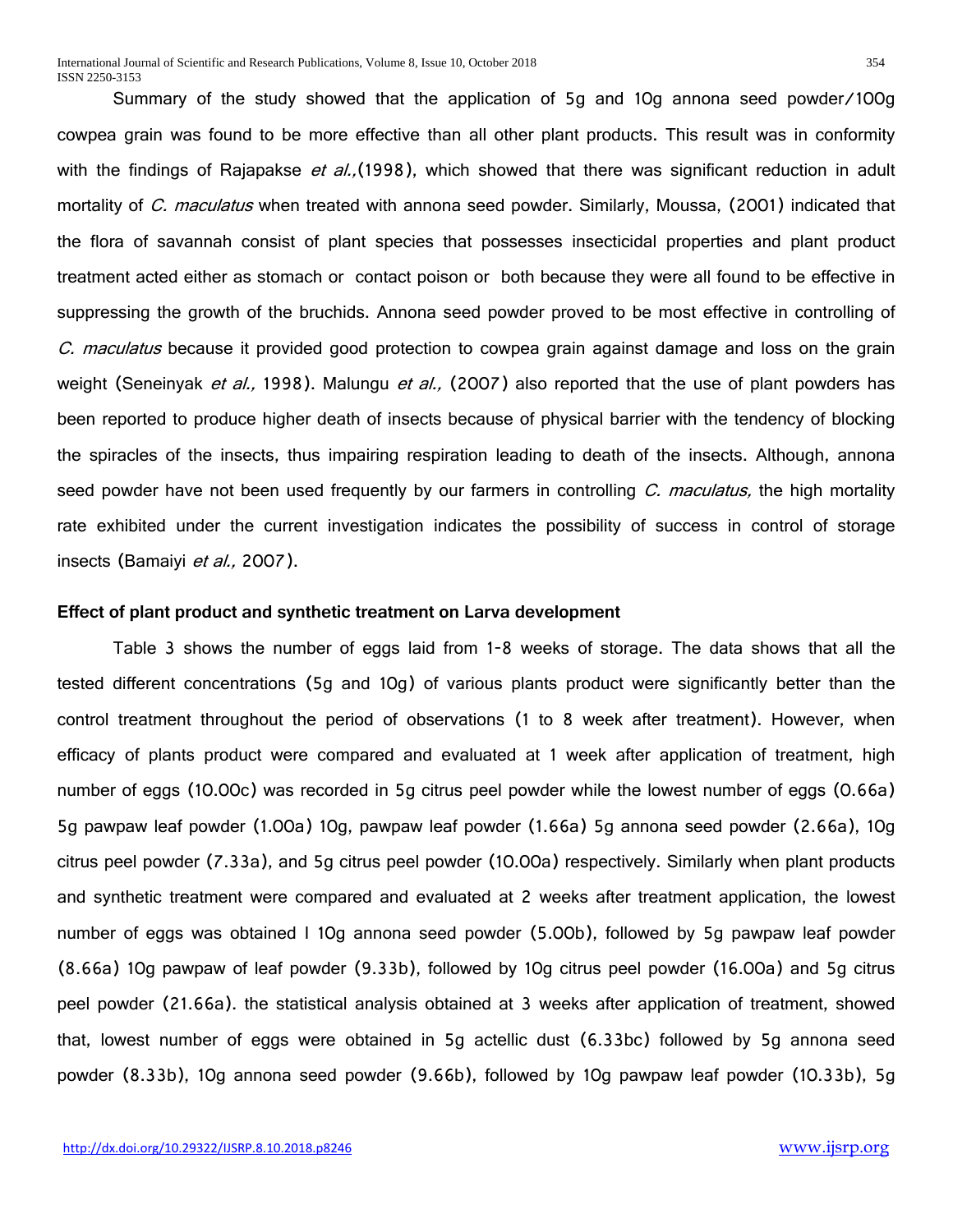pawpaw leaf powder (13.00bc) followed by 5g citrus peel powder (28.33a) and 10f citrus peel powder (34.66a)).

Statistical analysis of data obtained at 4 week, showed that number of eggs ranged from (53.33a) in 10g citrus peel powder to (9.00c) 5g actellic dust. Treatment with significantly higher number of eggs were 10g citrus peel powder (53.33a) and citrus peel powder (38.33a) and treatment with lowest number of egs were 10g pawpaw leaf powder (12.00b), 5g annona seed powder (12.33c), 10g annona seed powder (13.33b) 5g pawpaw leaf powder (17.66cb), and 5g actellic dust (9.00c). At 5 weeks after application of treatments, highest number of eggs (69.00a) was recorded in 5g citrus peel powder and the lowest number of eggs of (13.33a) was obtained in 5g actellic dust. The order of increase in number of eggs were as follows 5g actellic dust (13.33a) 10g annona seed powder (15.33cd), 10g pawpaw leaf powder (17.33b), 5g pawpaw leaf powder (22.66b), 5g citrus peel powder (69.00a) respectively.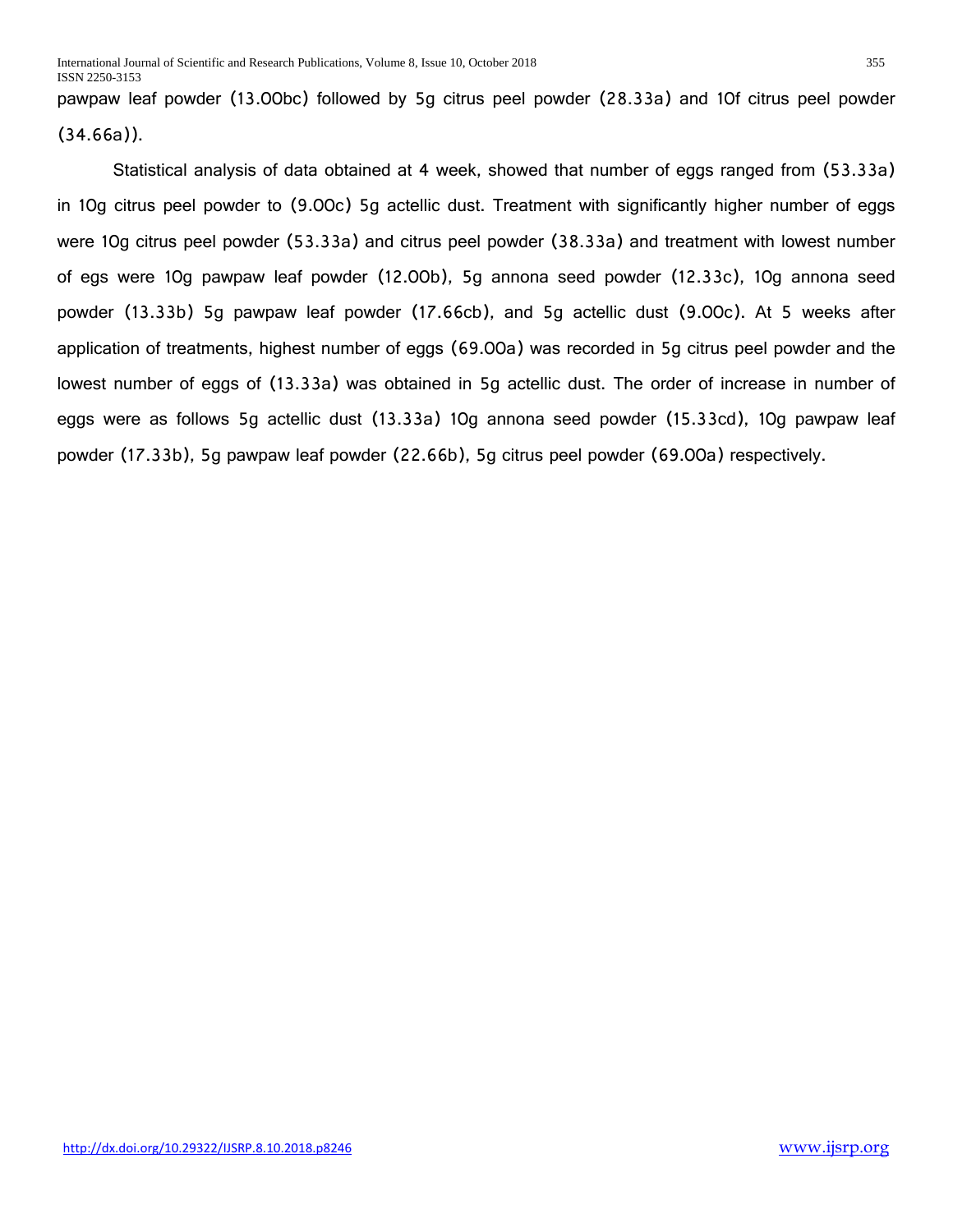# **Table 3: Effect of plant product and synthetic treatment on Larva development**

|                        | <b>NUMBER OF EGGS LAID AFTER</b> |                    |             |                    |                    |                     |                      |                     |
|------------------------|----------------------------------|--------------------|-------------|--------------------|--------------------|---------------------|----------------------|---------------------|
| <b>Treatment</b>       | $1st$ wk                         | $2nd$ wk           | $3rd$ wk    | $4th$ wk           | $5th$ Wk           | $6th$ Wk            | $7th$ Wk             | $8th$ Wk            |
| Control                | $6.33^{a}$                       | 28.00 <sup>a</sup> | $31.33^{a}$ | 47.33 <sup>a</sup> | $123.66^a$         | 275.66 <sup>a</sup> | 606.66 <sup>b</sup>  | 821.00 <sup>b</sup> |
| 5g Actellic dust       | 1.00 <sup>a</sup>                | $3.33^{b}$         | $6.33^{bc}$ | 9.00 <sup>c</sup>  | $13.33^{d}$        | $13.33^{d}$         | 17.00 <sup>e</sup>   | 17.00 <sup>e</sup>  |
| 5g Anona seed powder   | 2.66 <sup>a</sup>                | 5.00 <sup>ab</sup> | $8.33^{b}$  | 12.33 <sup>c</sup> | $15.33^{cd}$       | 16.00 <sup>cd</sup> | $18.33^{d}$          | $18.33^{d}$         |
| 10g Anona seed powder  | 0.66 <sup>a</sup>                | 2.00 <sup>b</sup>  | $9.66^{b}$  | $13.33^{b}$        | 15.00 <sup>b</sup> | 16.00 <sup>b</sup>  | 16.00 <sup>b</sup>   | 16.00 <sup>b</sup>  |
| 5g citrus peel powder  | 10.00 <sup>a</sup>               | $21.66^a$          | $28.33^{a}$ | $38.33^{b}$        | 69.00 <sup>a</sup> | $129.66^a$          | $251.33^{a}$         | 528.00 <sup>b</sup> |
| 10g citrus peel powder | 7.33 <sup>a</sup>                | 16.00 <sup>a</sup> | $34.66^a$   | $53.33^{a}$        | 57.00 <sup>a</sup> | $153.66^{ab}$       | 257.66 <sup>ab</sup> | 389.00 <sup>b</sup> |
| 5g Pawpaw leaf powder  | 1.00 <sup>a</sup>                | $8.66^{b}$         | 13.00bc     | $17.66^{cb}$       | $22.66^{b}$        | $23.33^{b}$         | 24.00 <sup>b</sup>   | $24.33^{b}$         |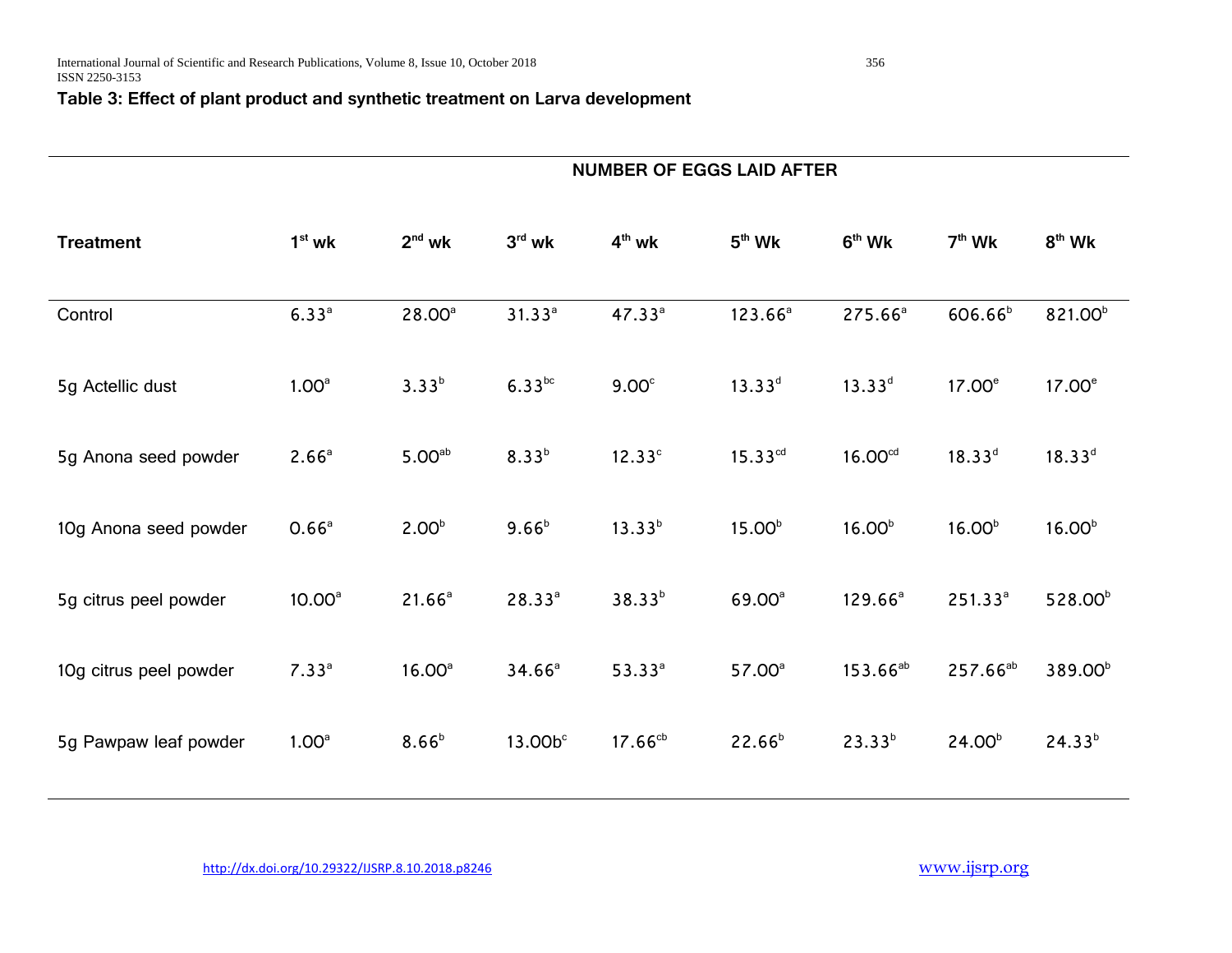| $9.33^{b}$<br>$10.33^{b}$<br>$18.66^{b}$<br>$17.33^{b}$<br>$18.66^{b}$<br>$18.66^{b}$<br>12.00 <sup>b</sup><br>$1.66$ <sup>a</sup><br>10g Pawpaw leaf powder<br><b>NS</b><br>Ls<br>X<br>X<br>X<br>X<br>X.<br>X<br>X | International Journal of Scientific and Research Publications, Volume 8, Issue 10, October 2018<br>ISSN 2250-3153 |  | 357 |  |  |  |
|---------------------------------------------------------------------------------------------------------------------------------------------------------------------------------------------------------------------|-------------------------------------------------------------------------------------------------------------------|--|-----|--|--|--|
|                                                                                                                                                                                                                     |                                                                                                                   |  |     |  |  |  |
|                                                                                                                                                                                                                     |                                                                                                                   |  |     |  |  |  |

Means within a column followed by the same letters are not significantly difference (P = 0.05%) using Duncan Multiple Range Test.

x = Level of significant at 0.05% level of probability

LS = level of significant

NS = Not significant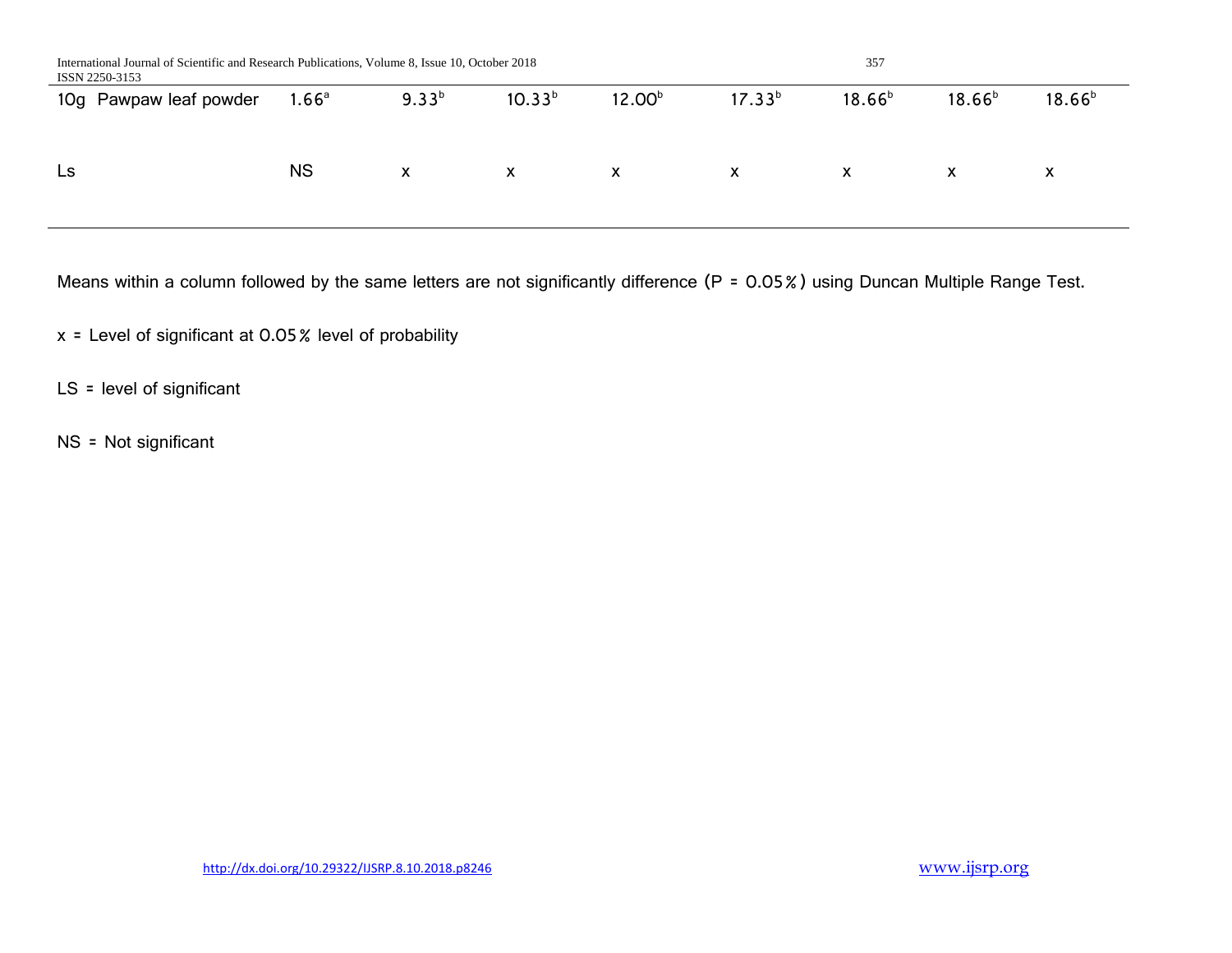At weeks after application of treatments, 10g citrus peel powder was significantly less effective than the remaining plant products treatments. The highest number of eggs of (153.66ab) was recorded on 10g citrus peel powder, while 5g actellic dust was found to be significantly effective with the lowest number of eggs of (13.33d) recorded from the treatment.

The result showed that all plant materials had varying degree of insecticidal activities at 7 weeks after application of treatments, 10g citrus peel powder was found to be less significantly effective than the remaining plant products treatments, with the highest number of eggs (257.66ab) was recorded while 10g annona seed powder was found to be significantly effective witht eh lowest number of eggs (16.00b) recorded from the treatment. At 8 weeks after application of treatment, the number of eggs ranged form (528.00b) in 5g citrus peel powder to (16.00b) annona seed powder. Significantly higher mortality were recorded in 5g citrus peel powder, 10g citrus peel powder, 10g pawpaw leaf powder, 5g anona seed powder, and 5g actellic dust.

The findings of the experiment showed that the number of eggs of C. maculatus was significantly high in the control treatment as compared to cowpea grain treated with plant products and synthetic treatments, indicating that insect's reproduction and development were impaired in all botanicals pesticides. The result agrees with the findings (Bekele et al., 1997) who reported that the toxic properties of plants products compiled within the growth and development of eggs decreased the number of progeny that emerged in treated cowpea grains. The result also revealed that the use of annona seed powder 5g and 10g and also pawpaw leaf powder 10g/100g at concentration level provided significantly high protection in the number of eggs of C. maculatus (Rajapakse et al., 1998). Also according to Mushobozy et al., (2007) powder annona seed significantly affected survival and egg laying capacity of C. maculatus.

#### **Effect of plant products and synthetic treatment on % Grain damage**

Table 4 show the percentage damage from 5 to 8 weeks of storage. The data shows that the tested concentrations (5g & 10g) of various plant products were significantly better than the control treatment throughout the period of observation (5 to 8 weeks after treatment). However, when efficacy of plant products were compared and evaluated at 5 weeks after application of treatment, high percentage grain damage (%) of (13.66ab) was recorded in 10g citrus peel powder while the lowest percentage grain damage of (0.00a) 5g actellic dust was recorded for the treatment. The order of the increase in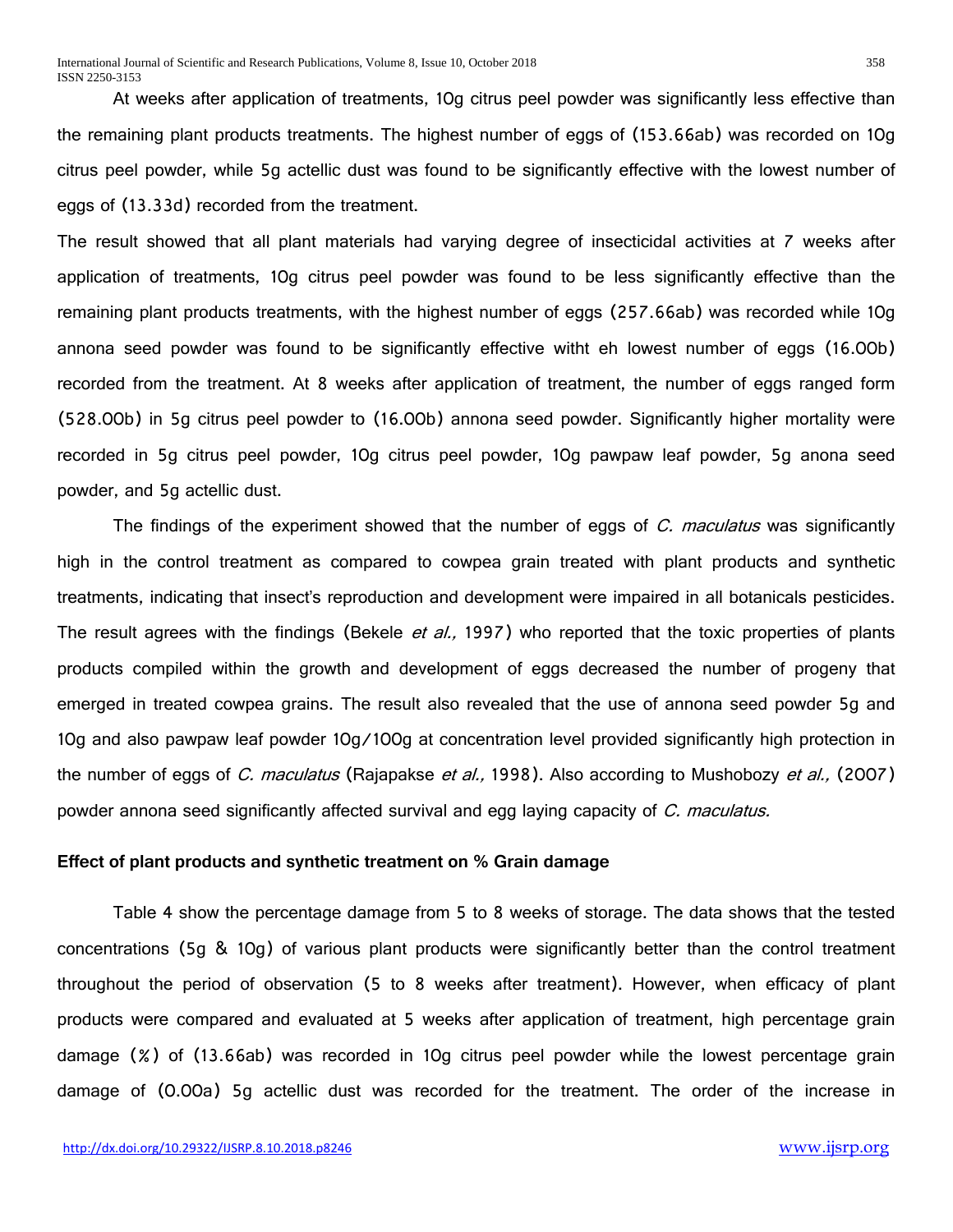percentage grain damage was 5g actellic dust (0.00a) 5g annona seed powder (0.00a) 10g annona seed powder (0.00a) 5g pawpaw leaf powder (1.33ab), 10g pawpaw leaf powder (1.66a), followed by 5g (1.33ab), 10g pawpaw leaf powder (1.66a), followed by 5g citrus peel powder (13.00b) and 10g citrus peel powder (13.66ab) respectively.

At 6 weeks after application of treatment, 10g of citrus peel powder was significantly less effective than the remaining plant products. The highest percentage (%) grain damage of (36.00b) has recorded on citrus peel powder, while 5g annona seed powder found to be significantly effective wit the lowest percentage grain damage of (1.33a). The result showed that all plant material tested had varying degree of insecticidal activities at 7 weeks after application of treatment, 5g actellic dust (10.33b) 5g, annona seed powder (11.33b), 10g annona seed powder (3.33a), 5g citrus peel powder (4.66d) 10g citrus peel powder (68.66b), 5g pawpaw leaf powder (7.66c) and 10g pawpaw leaf powder (10.33bc).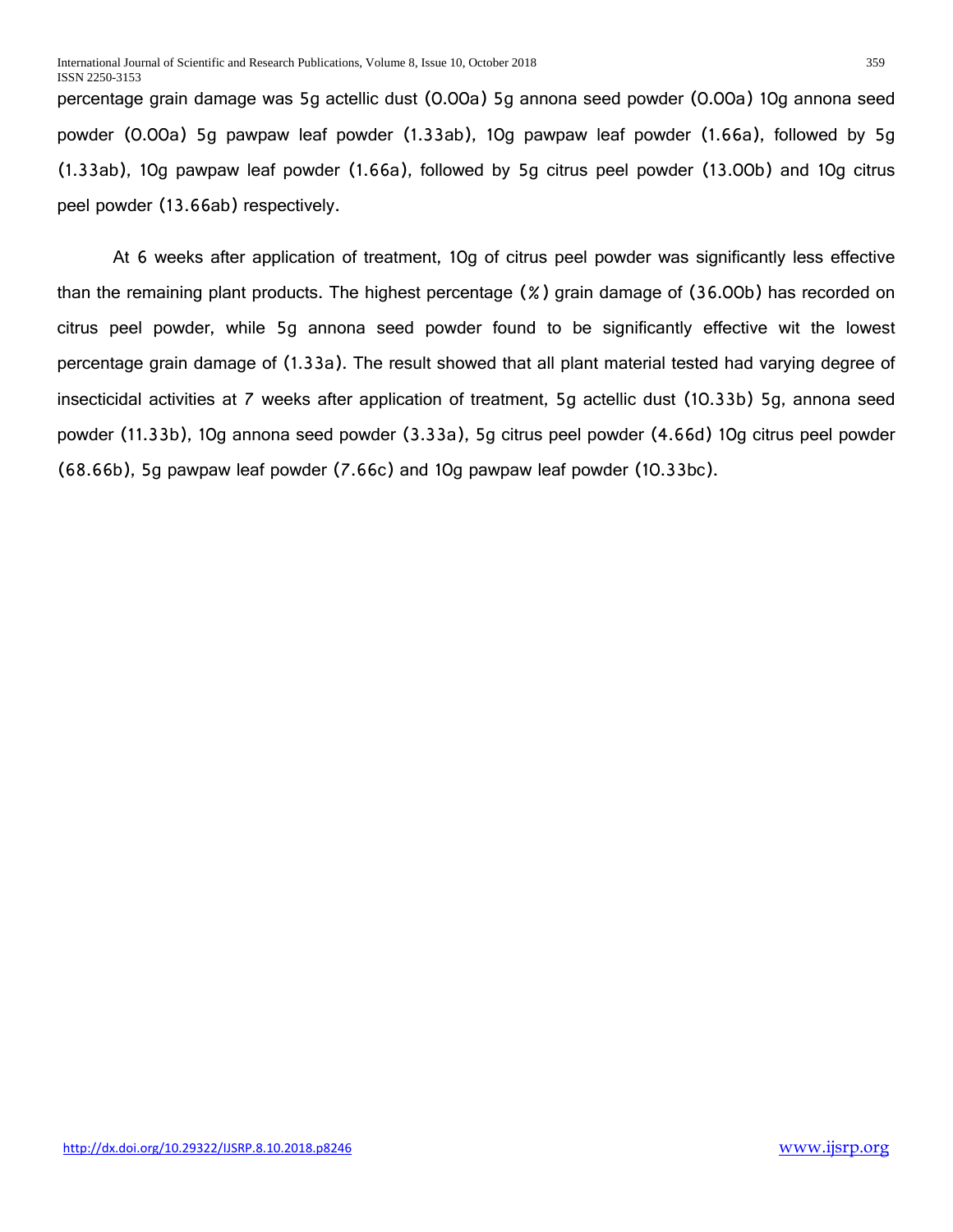# **Table 4: Effect of plant products and synthetic treatment on % Grain damage**

| <b>GRAIN DAMAGE AFTER</b> |                     |                    |                     |                     |  |  |
|---------------------------|---------------------|--------------------|---------------------|---------------------|--|--|
| <b>Treatment</b>          | $5th$ Wk            | $6th$ Wk           | $7th$ Wk            | $8th$ WK            |  |  |
| Control                   | 9.0a <sup>b</sup>   | 32.66 <sup>a</sup> | 80.00°              | 117.00 <sup>c</sup> |  |  |
| 5g Actellic dust          | 0.00 <sup>a</sup>   | $2.33^{a}$         | $10.33^{b}$         | $10.33^{b}$         |  |  |
| 5g Anona seed powder      | 0.00 <sup>a</sup>   | 1.33 <sup>a</sup>  | $11.33^{b}$         | $11.66^{b}$         |  |  |
| 5g citrus peel powder     | 13.00 <sup>a</sup>  | 27.00 <sup>c</sup> | $43.66^{d}$         | $77.33^e$           |  |  |
| 10g citrus peel powder    | 13.66 <sup>ab</sup> | 36.00 <sup>b</sup> | 68.66 <sup>b</sup>  | 86.66 <sup>b</sup>  |  |  |
| 5g Pawpaw leaf powder     | $1.33^{ab}$         | $4.66b^c$          | 7.66 <sup>c</sup>   | 10.00 <sup>d</sup>  |  |  |
| 10g Pawpaw leaf powder    | 1.66 <sup>a</sup>   | 7.00 <sup>b</sup>  | 10.33b <sup>c</sup> | 12.66 <sup>c</sup>  |  |  |
| <b>LS</b>                 | $\pmb{\times}$      | $\pmb{\mathsf{x}}$ | $\pmb{\mathsf{x}}$  | $\pmb{\mathsf{X}}$  |  |  |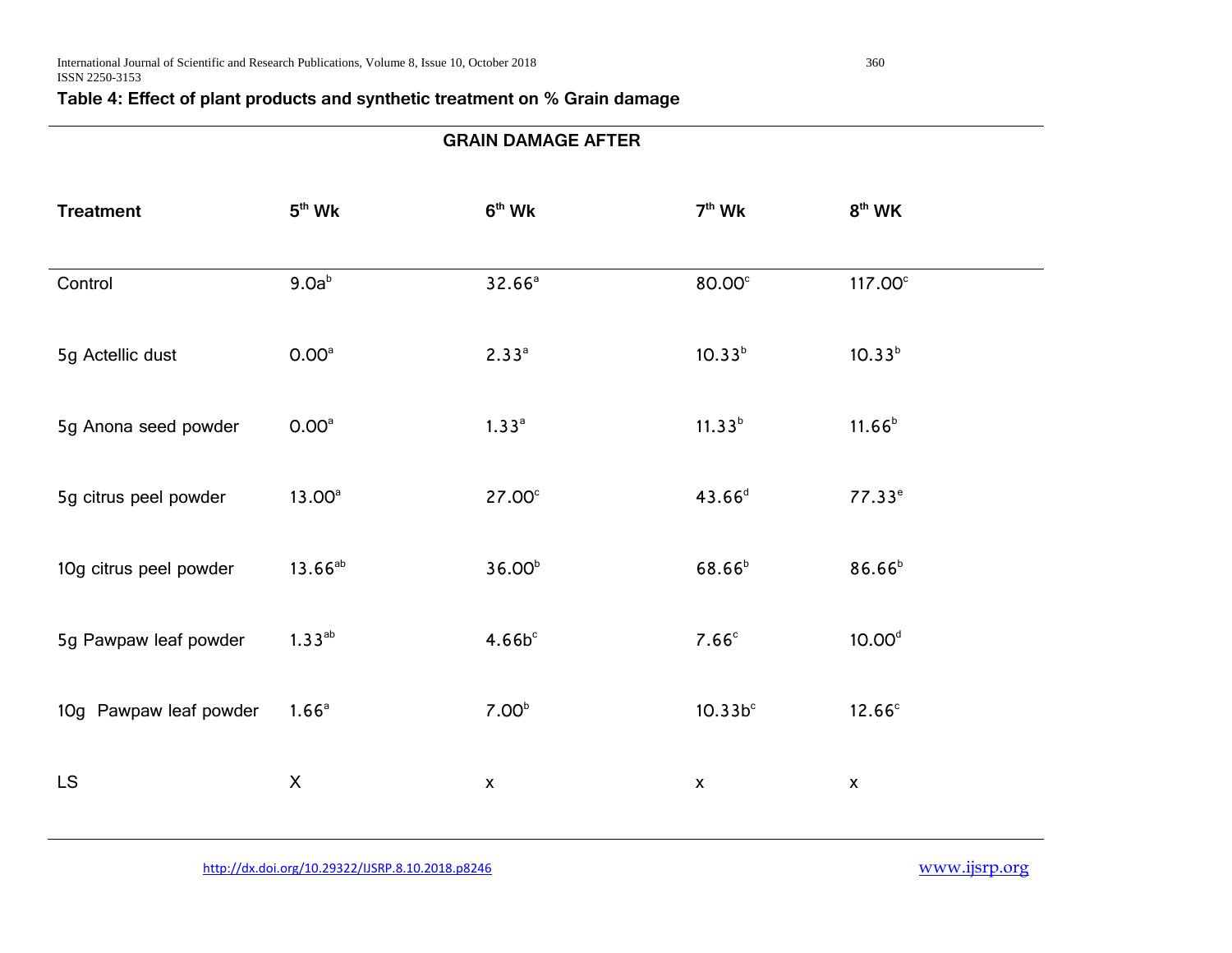Means within a column followed by the same letters are not significantly difference (P = 0.05%) using Duncan Multiple Range Test.

x = Level of significant at 0.05% level of probability

LS = level of significant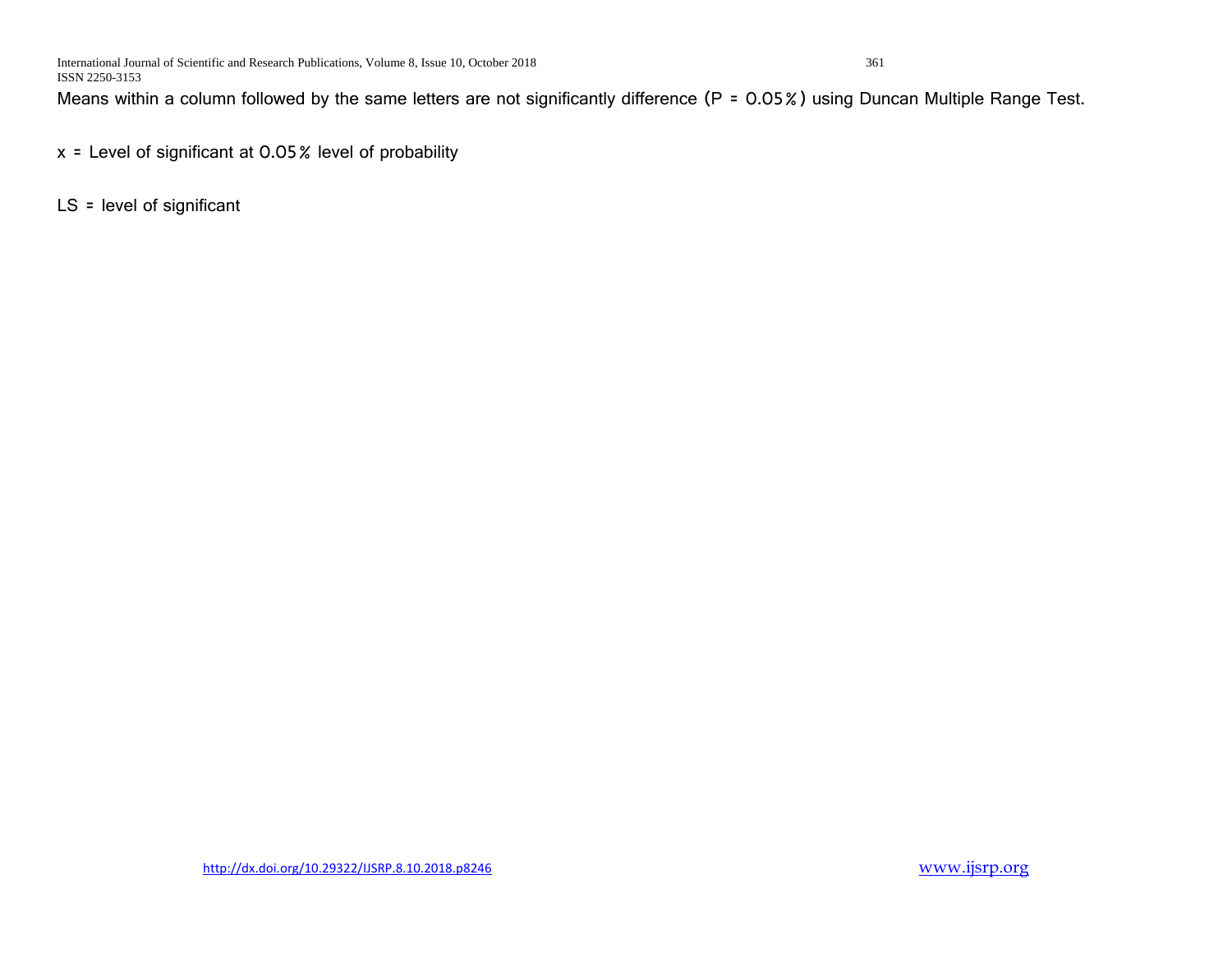At 8 weeks after application of treatment, the percentage grain damage, ranged from (86.66b) in 10g ciotrus peel powder to 5g actellic dust (10.33b). Significantly higher percentage grain damage were recorded in 10g citrus peel powder, 5g citrus peel powder while significantly lower percentage grain damage were recorded in 10g pawpaw leaf powder, 5g annona seed powder, 10g annona seed powder, 10g pawpaw leaf powder, 5g actellic dust and 5g pawpaw leaf powder.

The level of damage recorded was significantly higher in the untreated cowpea grains than in those treated with plant products and the synthetic treatment. This agrees with the findings of Comes (1973) who reported that the potential for exploiting insecticides from plant source is quite high in Nigeria. In addition quality and quantity of cowpea grains treated with plant products were not adversely affected by cowpea bruchids during the period of the experiment. This agrees with the result obtained by Operake and Dike, (2005) who reported that cooking quality and test of cowpea grains were negative due to the damage caused on the grain by the insects pest. The result is also in conformity with the findings of Lale (1995) who reported tendency of possession of insecticidal properties by some plants. However, according to Mushobozy et al., (2007), the percentage damaged of seeds differed significantly amongst the treatment. Also seeds treated with 5g pawpaw leaf powder and 5g actellic dust gave significantly lowest percentage damaged for the whole period of the experiment. Among the natural botanicals 5g and 100g citrus peel powder had the highest seed damage, almost similar to the control treatment throughout the period of the experiment.

# **Effect of plant products and synthetic treatment on Percentage Weight loss**

Table 5 shows the percentage weight loss from (1-8weeks) of storage. The data shows that all the tested different concentrations (5g and 10g) of various plant products were significantly better than the control treatment throughout the period of observations (1 to 8) weeks after treatment. However, when efficacy of plant products were compared and evaluated after 8 weeks high percentage weight loss was recorded at 5g citrus peel gave highest % weight loss of (18.73b) while the lowest percentage weight loss of (0.30d) was recorded in 5g actellic dust. The order of increase in percentage weight loss was 5g actellic dust (0.33b), 10g of annona seed powder (10g) annona seed powder (1.06d), followed by 5g pawpaw leaf powder 5g annona seed powder (10.6d) 10g annona seed powder (1.06d), followed by 5g pawpaw leaf powder 5g annona seed powder (5.40cd) 10g citrus peel powder, and 5g pawpaw seed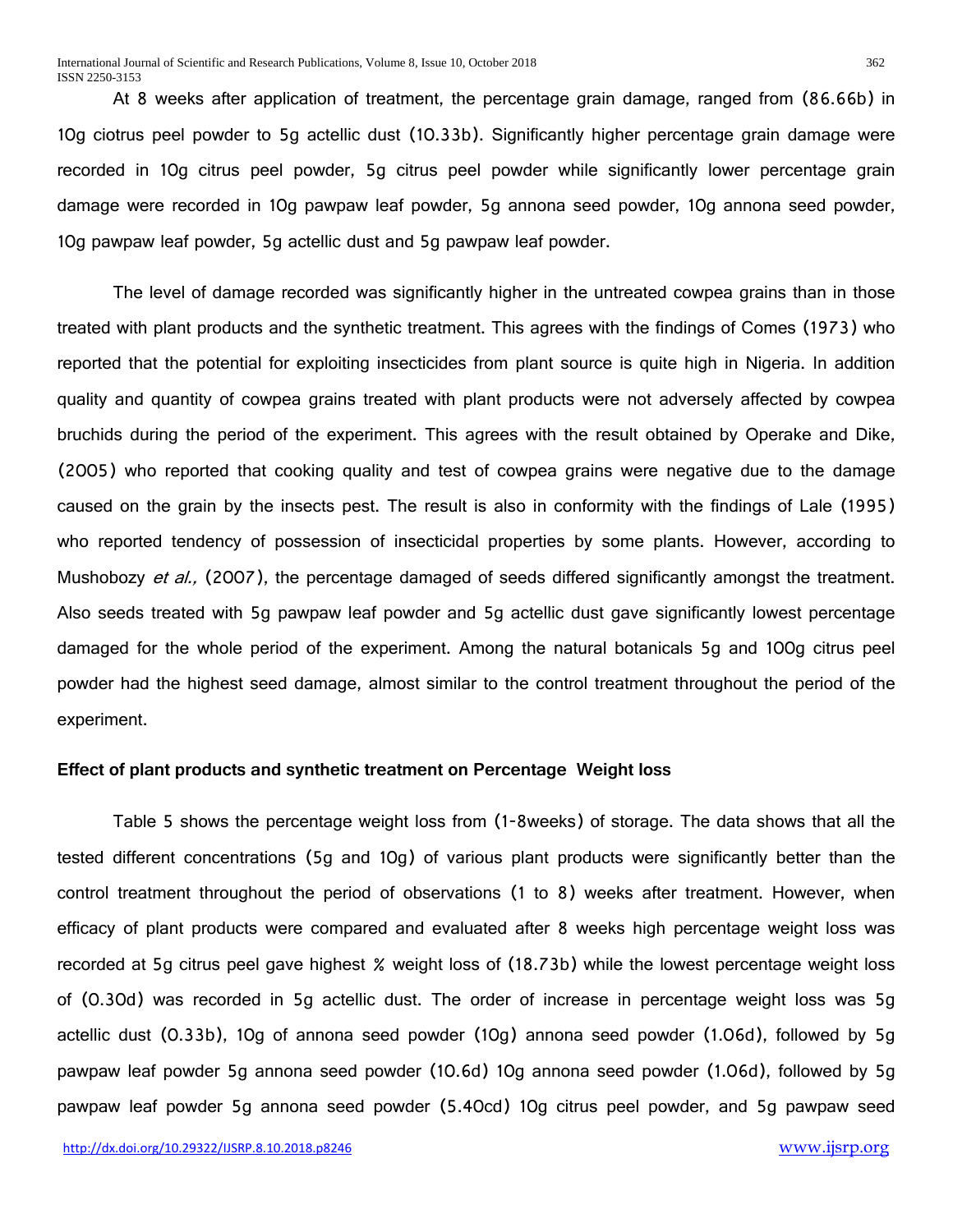powder (5.56cd) 10g citrus peel powder (14.33bc) 5g citrus peel powder (18.73b) respectively. The result showed that the seed viability of treated and control grains were all significantly influenced by the duration of storage and concentration of the plant products treatment and synthetic treatment.

The result is in conformity with the findings of crop production Compedium, (2004) who reported that cowpea bruchid is an internal feeder, thus the different life stage developed successfully inside the grain can cause decrease in grain weight accordingly. Also the result indicated that the insects activities lead to depletion of food stock and reduction of grains to powder. This confirmed the findings of Agboola, (1996) who reported that weight losses in grains were proportional to the level of damage, loss in grain weight depends on the damage in the grain as seen in 5g citrus peel powder with  $(18.73^b)$  and the least weight loss recorded in 5g actellic dust (0.30<sup>d</sup>) and 10g pawpaw leaf powder. The loss of weight of cowpea grains infested with *C. maculatus* could be a good index for assessing damage and waste during storage.

| <b>Treatment</b>       | % weight loss after 8 weeks |
|------------------------|-----------------------------|
|                        |                             |
| Control                | 29.57 <sup>a</sup>          |
| 5g Actellic dust       | 0.30 <sup>d</sup>           |
| 5g Anona seed powder   | 5.40 <sup>cd</sup>          |
| 10g Anona seed powder  | 1.06 <sup>d</sup>           |
| 5g citrus peel powder  | $18.73^{b}$                 |
| 10g citrus peel powder | $14.33^{bc}$                |
| 5g Pawpaw leaf powder  | $5.63^{cd}$                 |
| 10g Pawpaw leaf powder | 1.06 <sup>d</sup>           |
| LS                     | X                           |

#### **Table 5: Effect of plant products and synthetic treatment on Percentage Weight loss**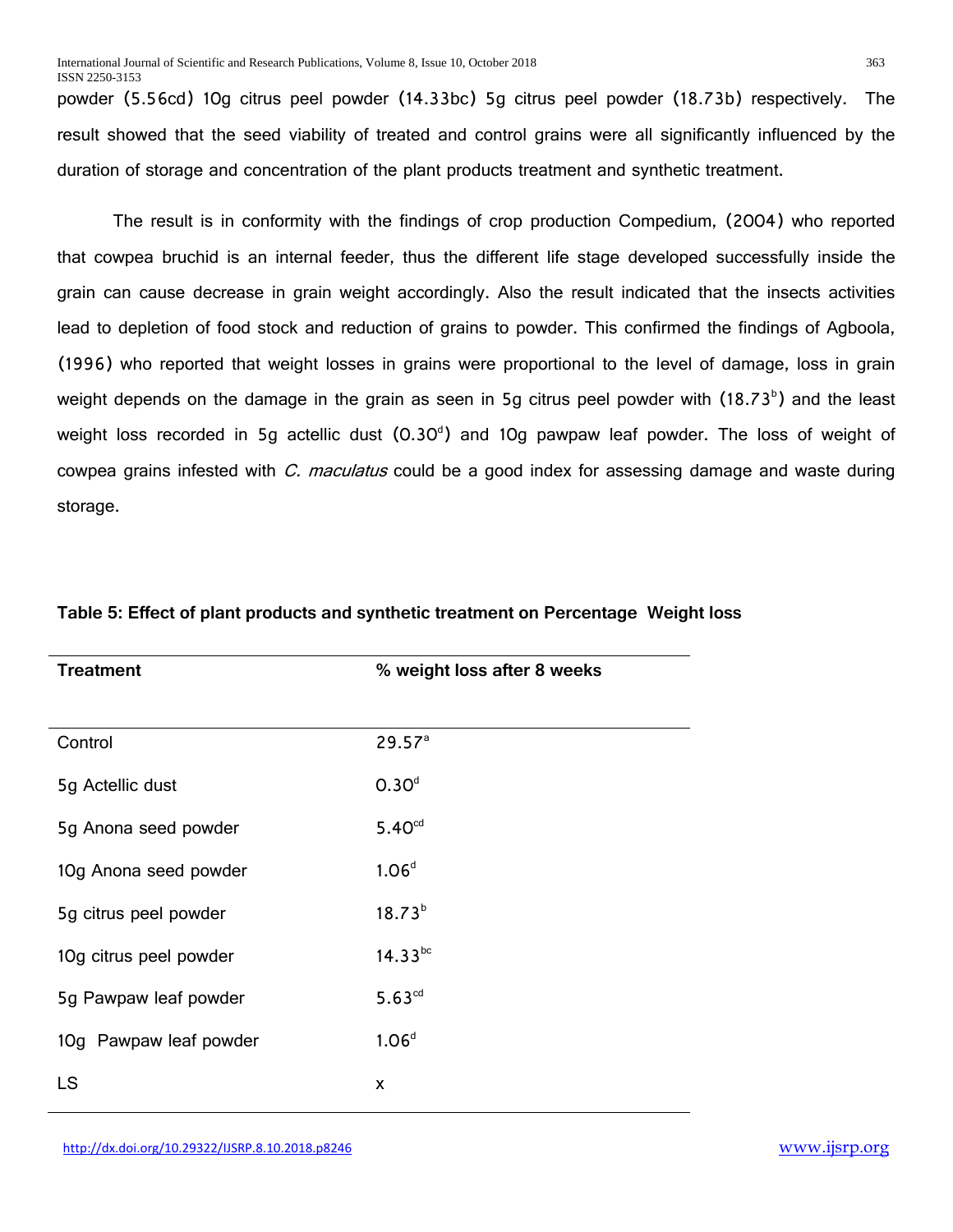Means within a column followed by the same letters are not significantly difference (P = 0.05%) using

Duncan Multiple Range Test.

 $x =$  Level of significant at 0.05% level of probability

LS = level of significant

# **Germination Test**

Table 6 shows the number of seeds that germinated from 1-4 days. The data shows that ll the tested different concentrations (5g and 10g) of varying plant product were significantly better than the control treatment throughout the observations (1 to 4 days after treatment). Therefore, when efficacy of plant product were compared and evaluated at day one (1) after applciaiton of treatment, high number of germination of (3.33a) in 5g annona seed powder was recorded while the lowest number of germination of (0,.00a) was recorded in 5g actellic dust, 10g annona seed powder, 5g citrus peel powder, 10g citrus peel powder, and 10g pawpaw laf powder and the least germination in 5g pawpaw leaf powder (0.33a) treatment.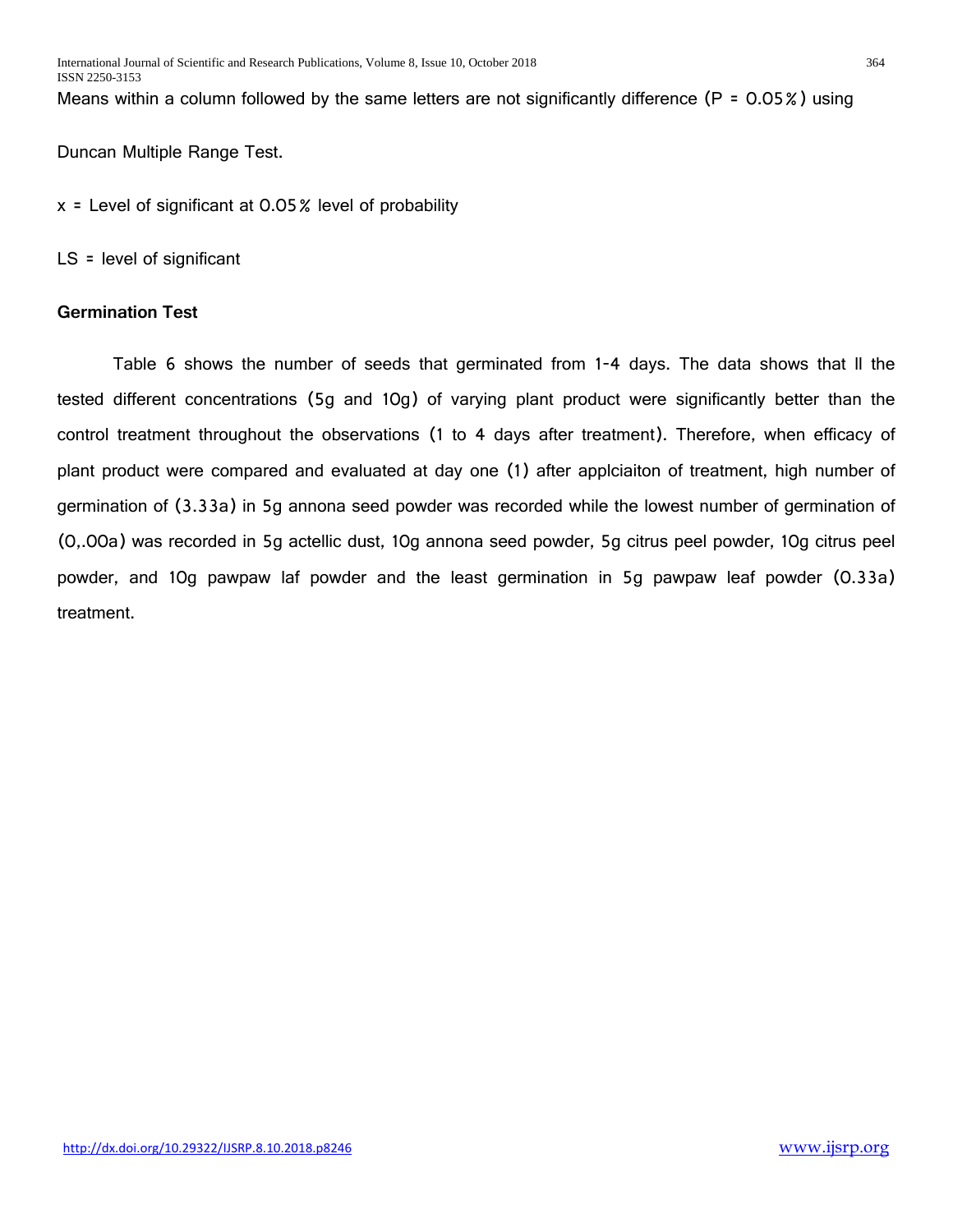# **Table 9: Germination Test**

| Days after germination |                   |                   |                    |                    |  |  |  |
|------------------------|-------------------|-------------------|--------------------|--------------------|--|--|--|
| <b>Treatment</b>       | Day 1             | Day 2             | Day 3              | Day 4              |  |  |  |
| Control                | 0.00 <sup>a</sup> | 1.00 <sup>a</sup> | 1.00 <sup>a</sup>  | 1.00 <sup>a</sup>  |  |  |  |
| 5g Actellic dust       | 0.00 <sup>a</sup> | 5.00 <sup>b</sup> | 7.00 <sup>c</sup>  | 10.00 <sup>d</sup> |  |  |  |
| 5g Anona seed powder   | $3.33^{a}$        | $4.33^{b}$        | 6.33 <sup>c</sup>  | 8.00 <sup>c</sup>  |  |  |  |
| 10g Anona seed powder  | 0.00 <sup>a</sup> | $5.33^{b}$        | $6.33^{b}$         | 9.00 <sup>c</sup>  |  |  |  |
| 5g citrus peel powder  | 0.00 <sup>a</sup> | 0.00 <sup>a</sup> | 2.00 <sup>b</sup>  | 2.00 <sup>b</sup>  |  |  |  |
| 10g citrus peel powder | 0.00 <sup>a</sup> | 2.00 <sup>b</sup> | $2.33^{b}$         | $2.33^{b}$         |  |  |  |
| 5g Pawpaw leaf powder  | 0.33 <sup>a</sup> | 5.00 <sup>b</sup> | 7.00 <sub>pc</sub> | 8.00 <sup>c</sup>  |  |  |  |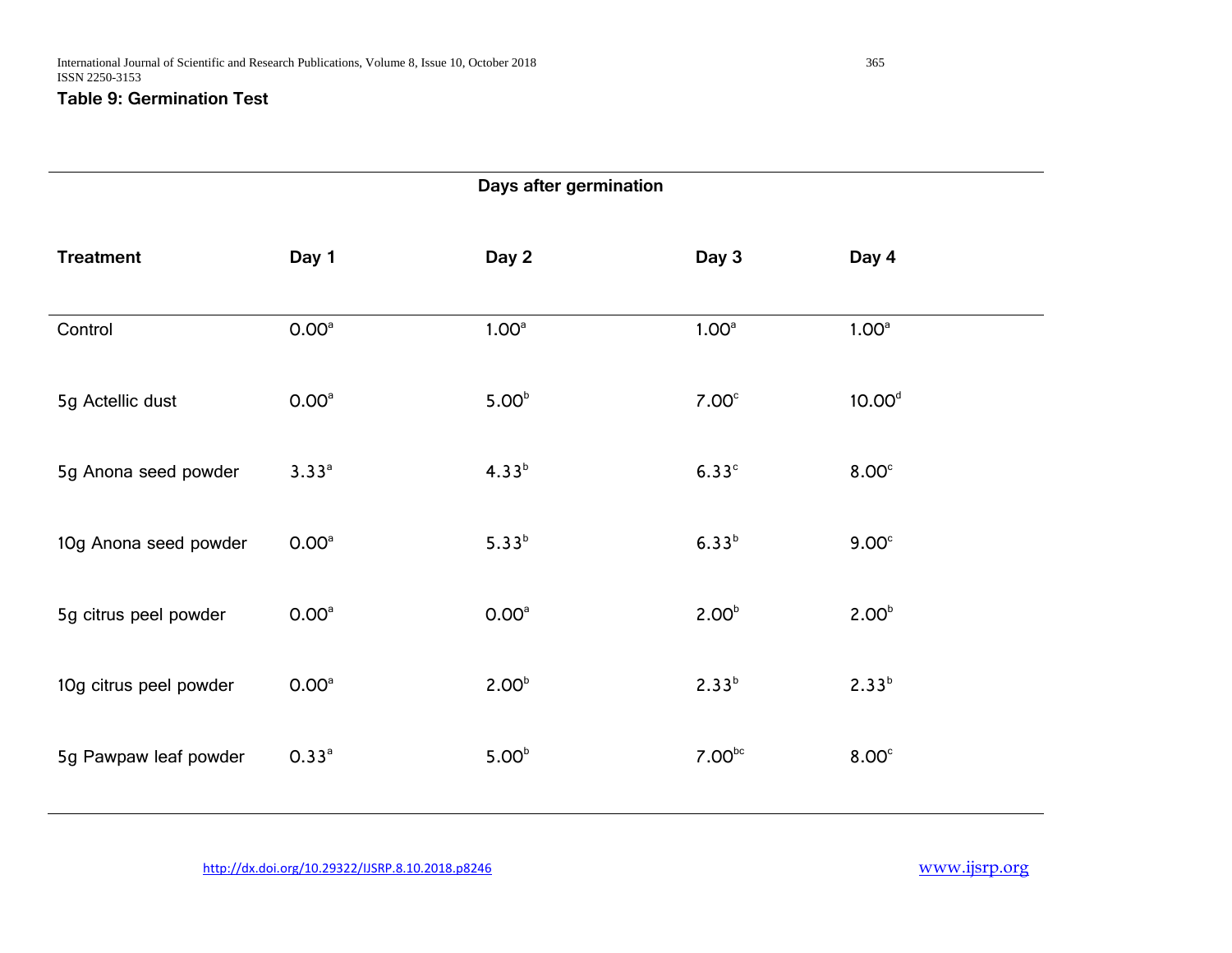| International Journal of Scientific and Research Publications, Volume 8, Issue 10, October 2018<br>ISSN 2250-3153 | 366               |            |            |                   |
|-------------------------------------------------------------------------------------------------------------------|-------------------|------------|------------|-------------------|
| 10g Pawpaw leaf powder                                                                                            | 0.00 <sup>a</sup> | $5.33^{b}$ | $6.66^{b}$ | 8.66 <sup>c</sup> |
|                                                                                                                   |                   |            |            |                   |
| <b>LS</b>                                                                                                         | <b>NS</b>         | x          | х          | х                 |

Means within a column followed by the same letters are not significantly difference (P = 0.05%) using Duncan Multiple Range Test.

x = Level of significant at 0.05% level of probability

LS = level of significant

NS = Not significant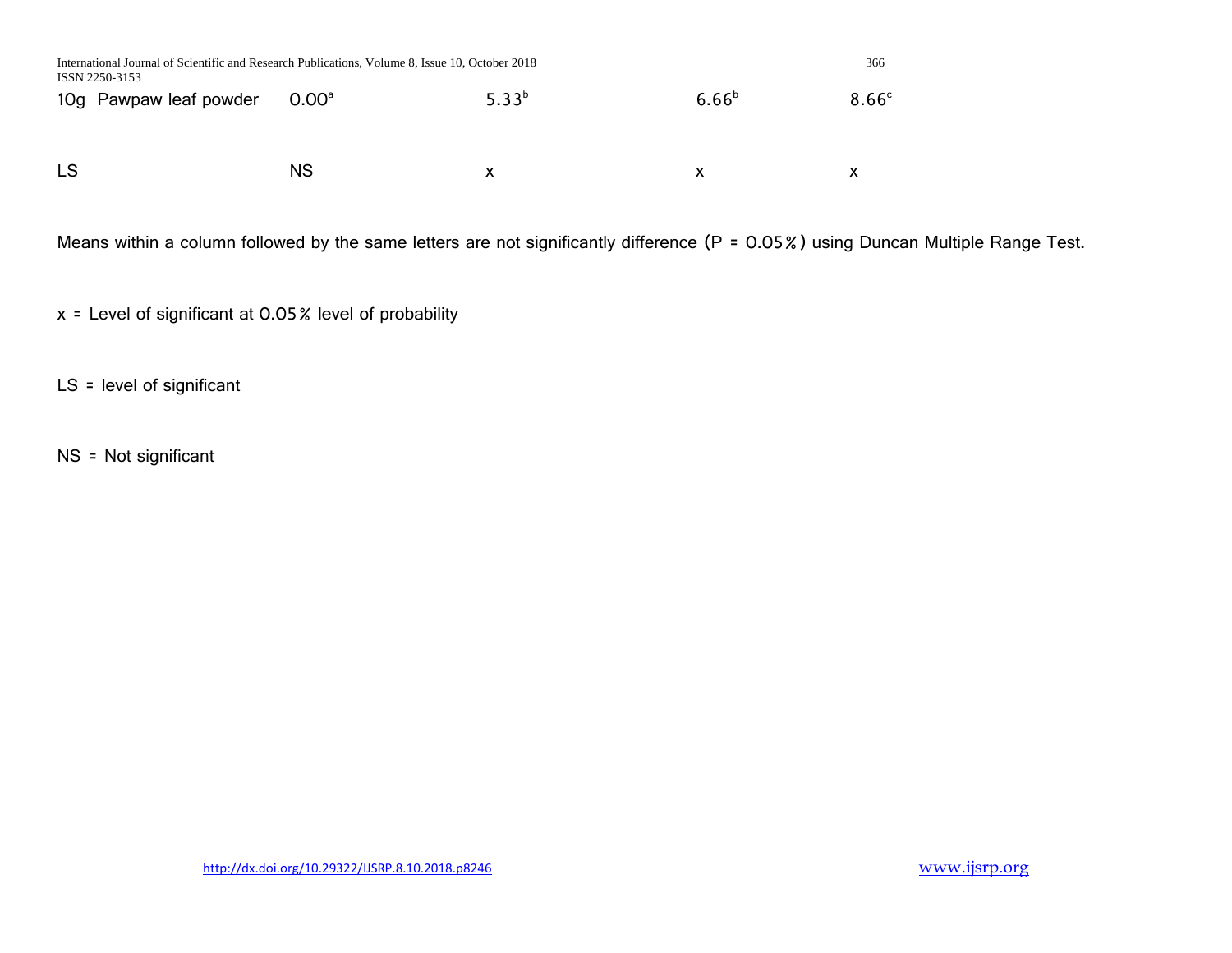The order of increase in the number of germination was 5g annona seed powder, 5g pawpaw leaf powder (0.33a) and 5g actellic dust, 10g annona seed powder, 5g citrus peel powder, 10g citrus peel powder and 10g pawpa leaf powder product and synthetic treatment were compared and evaluated days after treatment aoppliation, the lowest number of germination was obtained in 5g citrus peel powder (0.00a) , followed by 10g citrus peel powder (2.00b), 5g annona seed powder, 5g actellic dust (5.00b)= 5g pawpaw leaf powder (5.00b), and 10g annona seed powder (5.33b) = 10g pawpaw leaf powder (5.33b). The statistical data obtained at 3 days after application of treatment, showed that, lowest number of germination were obtained in 5g citrul peel powder (2.00b) followed by 10g citrus peel powder (2.33b), 5g annona seed powder (6.33c), 10g annona seed powder (6.33b), 5g pawpaw leaf powder (7.0bc) and 5g actellic dust (7.00c). At 4 days showed that 5g actellic dust gave the highest percentage germination (10.00a) followed by 10g annona seed powder (9.00c), followed by 5g annona seed powder (8.00c) = 5g while the lowest percentage germination were 10g citrus peel powder and 5g citrus peel powder (2.33b) and (2.00b) respectively. The result showed that seed viability of treated and control grains were all significantly influenced by the duration of storage and the concentration of the plant products treatment. The result agrees with the findings of Bamaiyi *et al.*, (2009) who reported that the effectiveness of the plant powders was observed to be directly proportional to their concentration. Equally, the study confirms with the result of Emmanuel et al., (2006) who showed that a large difference can be observed between germination percentage of the control and the treated and infested seed of cowpea grains.

According to Beyond Control, (2009) even slight bruchids feeding damage the embryo impairs germination feeding in the cotyledon will not affect germination but the vigour of the young plant can be reduced.

# **Conclusion**

The result indicated that, there was significantly differences between plant products treatments and the synthetic treatment over the control throughout the period of the experiment (1 to 8 weeks). However, among the various treatment of the plant products used, 5g pawpaw leaf powder/100g and 5g annona seed powder/100g of cowpea grains proved to be most effective in grain damage and also 5g pawpaw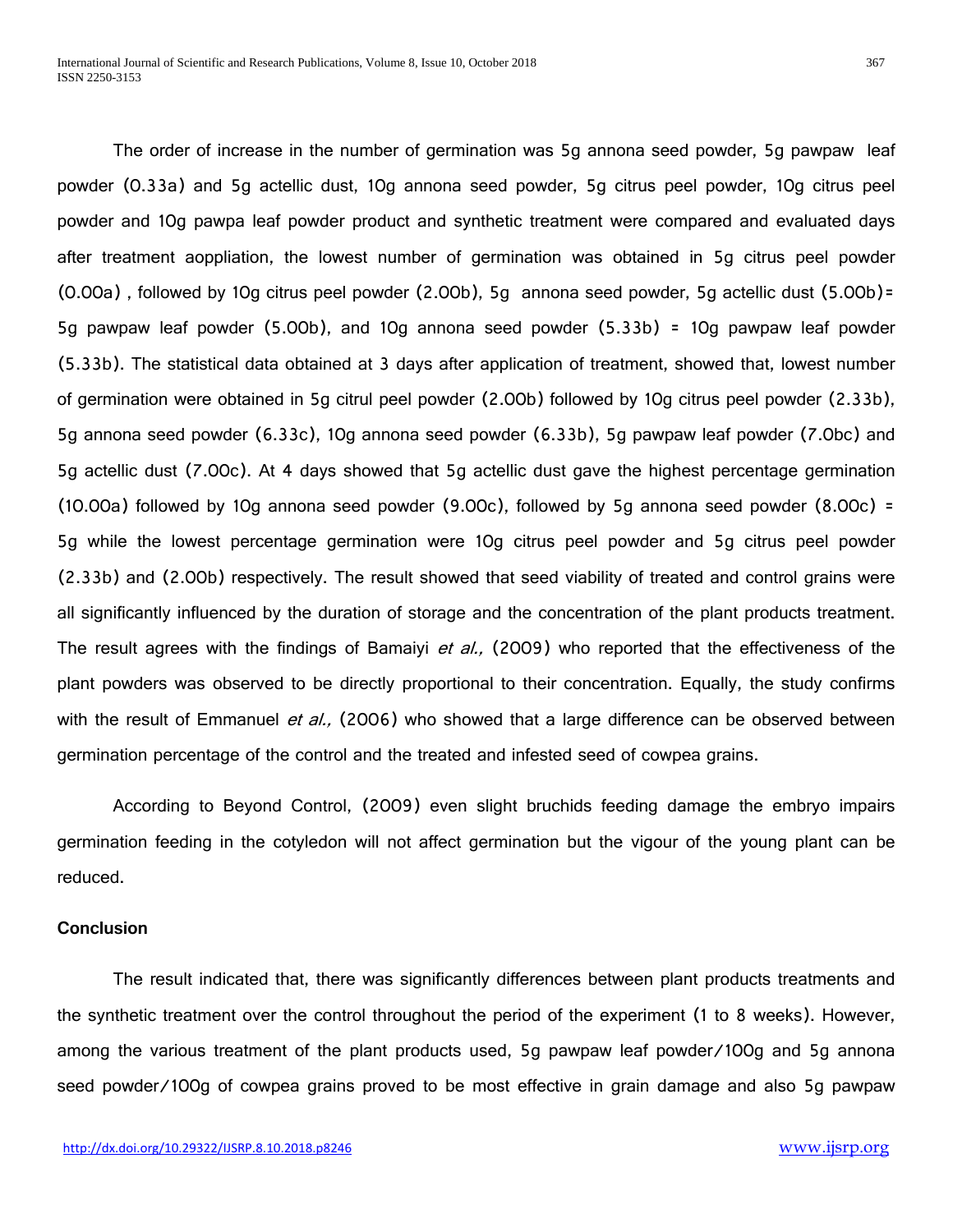leaf powder and 10g citrus peel powder proved to be most effective on adult emergence and adult mortality of C. maculatus at 8 weeks of the storage. However, 5g actellic dust was the most effective in controlling grain damage while 5g pawpaw leaf powder and 5g annona seed powder proved to be most effective in controlling grain damage among the natural botanicals, adult mortality and number of eggs laid by  $C$ . maculatus on the stored grains. Finally, the result of the study showed that, plant products tested at different concentrations displayed some potentials as food poison, repellants, antifidant and contact poison. The result clearly indicated the potential values of using plants extracts as complimentary to chemicals pesticides in controlling C. maculatus on cowpea grains.

# **REFERENCE**

- Adedire., C.O., and Ajayi, T.S. (1996). Assessment of insecticidal properties of plant as grain protectant against cowpea weevil *(Callosobruchus maculatus). Niergian agricultural journal* 14:92-201
- Agboola, S.D. (1996). Assessment of Insecticidal Properties of Some Plant as Grain Protectant against Cowpea weevil (*Callosobruchus maculates*) Nigeria Agricultural Journal. 14:92 - 101.
- Aswalam, E.F. and Arukwe, E.U (2004). Effects of some combination of some plant powders for the control (Callosobruchus maculatus). Nigerian Agricultural journal 35.75:86
- Bamaiyi, L.J., I.I., Dike, M.O., and Onu, I. (2009). Relative Resistance of Sorghum Varieties to Rice Weevil Sitophalus oryzae. Journal of Sustainable Agriculture.  $13:5 - 11$ .
- Bekele, A.J., Obeng Ofori, D. and Nassanali, A. (1997). Evaluation of Ocimu kenyense as source of repellent, toxicants and protectants in storage against three stored product pests. Journal of Applied Entomology 12:169 – 172
- Comes, M.A. (1973), A check list of the insects association with stored product in Nigeria. Annual Report Nigeria Stored Product Research Institute. 240p.
- Crop Protection Compendium. (2004) Compendium on Pest and Diseases CAB International Publishing, Wallingford United Kingdom. 310pp.
- Dick Gross (2003). "Papaya" A tantalizing taste of the tropics. Maricopa country mast Gardewer volunteer information, university of Arizona cooperative extension.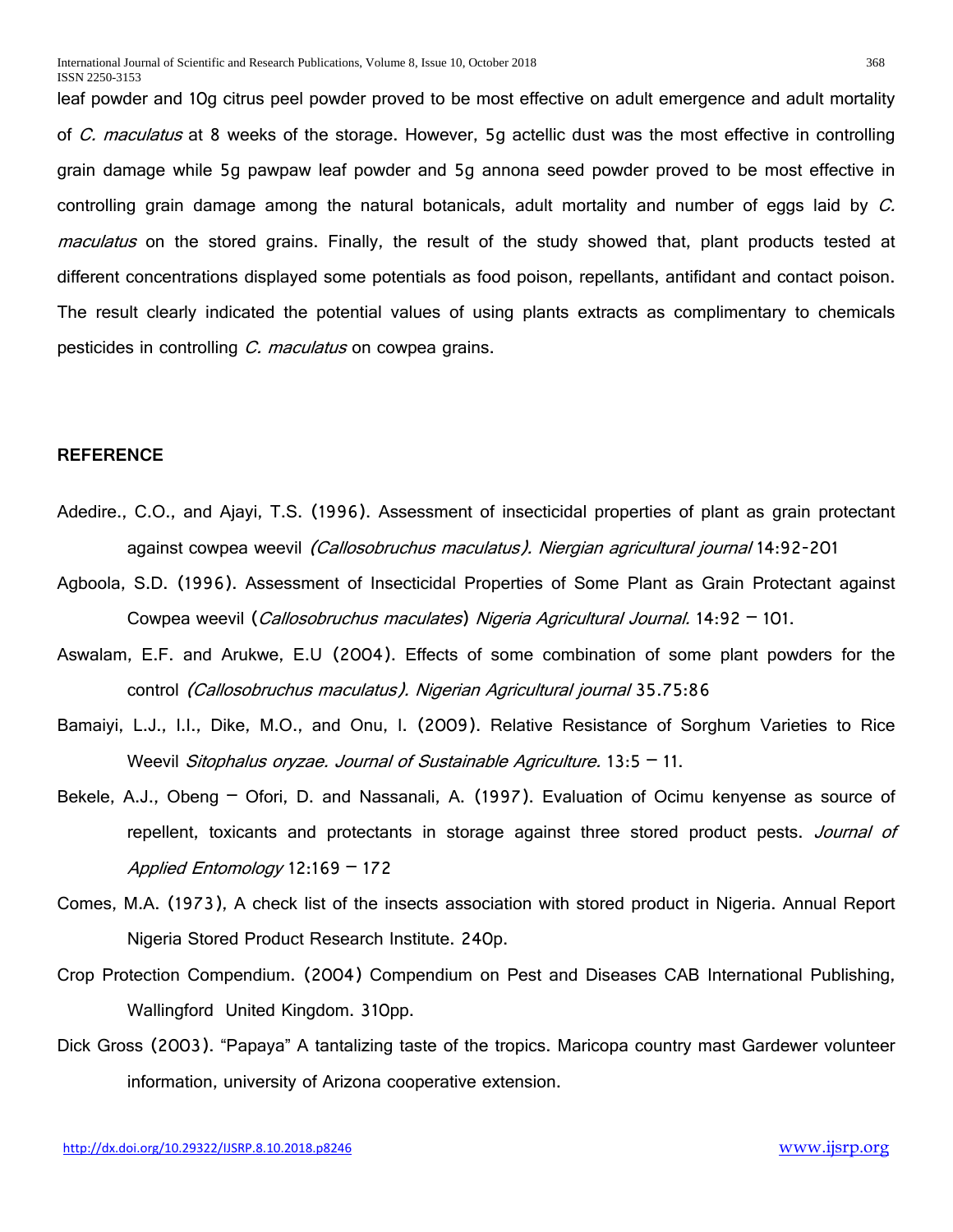# Emmanuel O. Ogah (2013) Field Evaluation of Plant Extracts in the Management of Megalurothrips

sjostedti and Maruca vitrata of Cowpea in Southeastern Nigeria. World Essays Journal / 1 (1): 11-

17, www.worldessaysj.com

- FAO, (2005). Cowpea production database for Nigeria, 1990-2004. Food and Agricultural Organisation. http://www.faostat.fao.org/.
- Food and Agriculture Organization (FAO)., 2012. Grassland species index. Vigna unguiculata http://www.fao.org/ag/AGP/AGPC/doc/Gbase/data/pf000090.htm
- Ibrahim, N.D and S Garba, 2011 use of garlic powder in the control of maize weevil. Proceeding of the  $45<sup>th</sup>$ annual conference of agricultural society of Nigeria pp: 177-181.
- Jembere, B., Obohy-Ofori, D., Hassananali, A. and Ngamosyo, G.N.N. (1995). Products derived from leaves Ocimum Kilimanscharium (Labiate) as post harvest grain protectant against the infestation of three major stored products insects, pest bulletin of Enthomological research 85:361-367.
- Joana O. [Ilesanmi](https://www.hindawi.com/42581609/) and Daniel T. [Gungula](https://www.hindawi.com/17643870/) (2010) Preservation of Cowpea (Vigna unguiculata (L.) Walp) Grains against Cowpea Bruchids (Callosobruchus maculatus) Using Neem and Moringa Seed Oils. International Journal of Agronomy. Volume 2010, Article ID 235280, 8 pages <http://dx.doi.org/10.1155/2010/235280>
- Lale, N.E.S (1995). An overview of the use of Plant Production in the Management of Stored Production in the Tropics. Post harvest news and information, 6 (6): 69-75.
- Mohammad, G., Patience, N. E. and Grace, N. E. (2013) Comparative Studies of Effect of Extracts of Zanthoxylum zanthoxyloides (Lam) Zepernick & Timler on Callosobruchus maculatus F Infestation in Stored Vigna unguiculata (L) Walp. Journal of Biological Sciences and Bioconservation Volume 5, Number 2, 2013 ISSN: 2277-0143
- Moussa, S.K. (2001). Efficacy of Essential Oil of *Occimum gratissimum* and *O. bassilicu* as an Insectidal Fumigant and Powder to Control Callosobruchus maculates. Journal of Stored Product Research. 37.219-256.